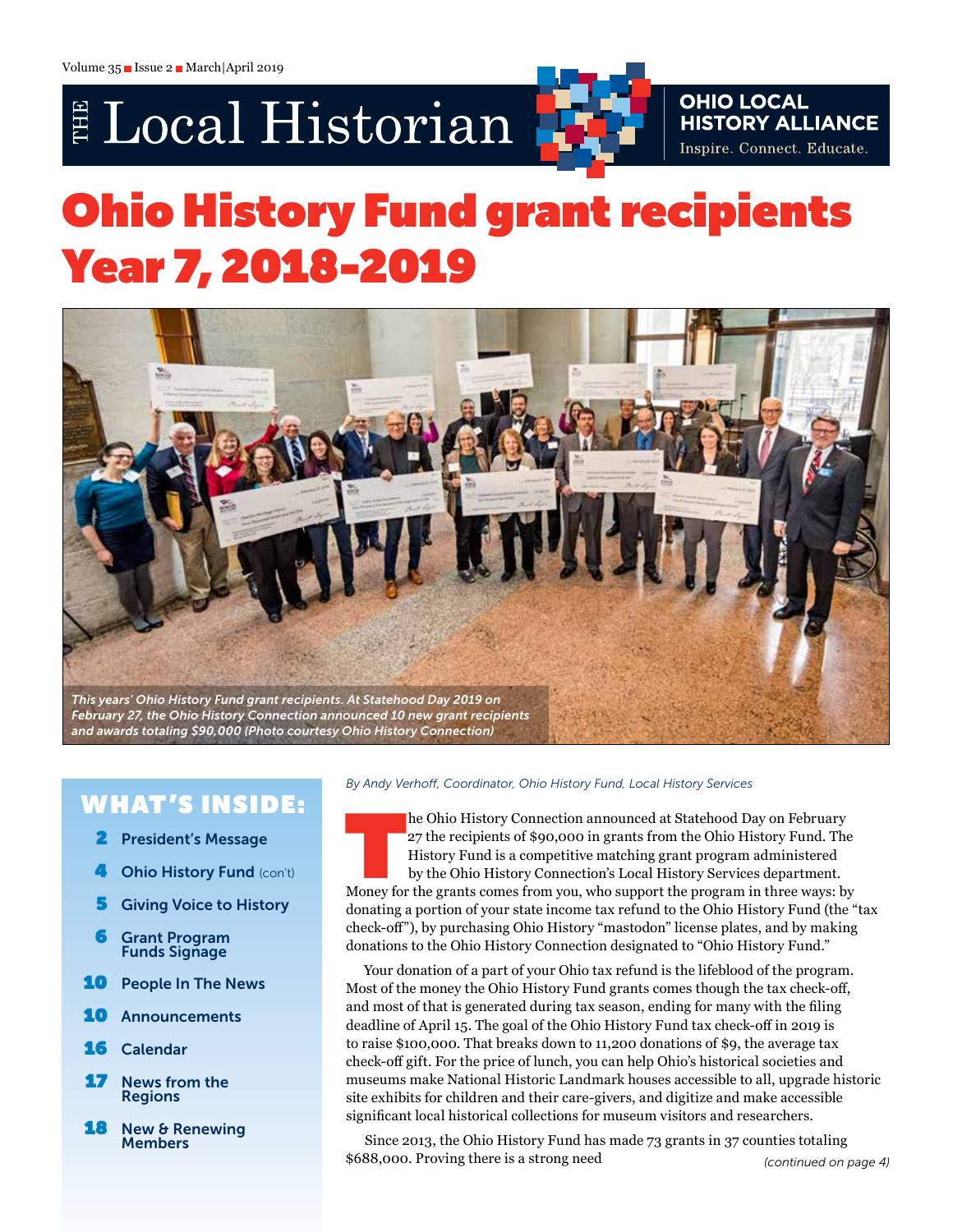# President's Message:



*Never stop learning. In fact, I encourage you to intentionally learn and grow as museum professionals. As leaders, I urge you to always support your staff in their efforts for continued staff development. Abigail Adams said it well, "Learning is not attained by change, it must be sought for with ardor and attended to with diligence."*

*The great thing about working in the museum world is that museum colleagues are always willing to help out when asked, willing to step up to teach, to provide advice and guidance to their colleagues. We also create wonderful opportunities for growth in a variety of ways, including the upcoming spring regional meetings.*

*From March through April, our OLHA regions will be buzzing with ideas at the Regional Meetings. Topics range from commemorating Women's Suffrage (Regions* 

*1 & 3) to Best Business Practices for Museums (Region 5) to Strategic Planning: Benefits and Lessons Learned (Region 4.) There is sure to be a timely topic of interest for everyone!* 

*This year, please consider joining me in doing two things. One, find a fellow museum colleague who usually does not attend, and encourage them to attend a Regional Meeting with you. Two, be brave and hop over to a different region other than your own to broaden your horizons and join another group of museum professionals exchanging ideas.* 

*Lastly, if you like exchanging ideas, save two additional spring dates: The Ohio Museum Association Annual Conference will be April 14 and 15 in Akron. On April 16, the Museum Leadership Exchange will hold its MLX Meeting at Stan Hywet. Never become a victim of a leadership cap and stop learning. As Robin Williams said, "No matter what people tell you, words and ideas can change the world."*

#### **Wendy Zucal**

*President, Ohio Local History Alliance Executive Director, Dennison Railroad Depot Museum 740-922-6776 [director@dennisondepot.org](mailto:director@dennisondepot.org)*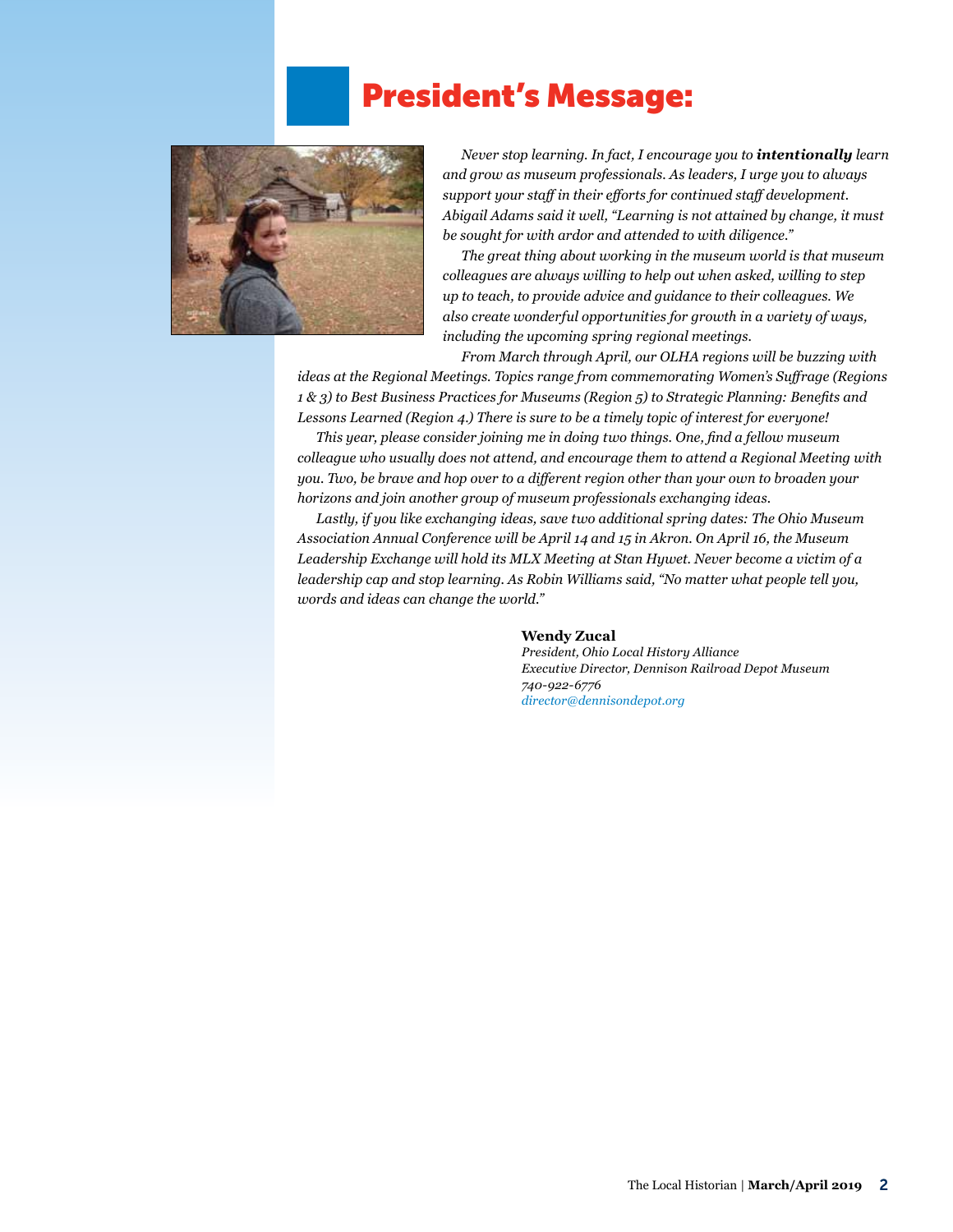# 2018-2019 Board Members Ohio Local History Alliance

#### PRESIDENT

**Wendy Zucal**

Executive Director Dennison Railroad Depot Museum, Dennison (740) 922-6776 [director@dennisondepot.org](mailto:director@dennisondepot.org) <http://dennisondepot.org>

#### 1ST VICE PRESIDENT

**Leann Rich** Manager of Education & External Relations Mahoning Valley Historical Society, Youngstown (330) 743-2589 [lrich@mahoninghistory.org](mailto:lrich@mahoninghistory.org) <http://www.mahoninghistory.org>

#### 2ND VICE PRESIDENT

**Ruth Brindle** Co-Director Main Street Wilmington [ruth.m.brindle@gmail.com](mailto:ruth.m.brindle@gmail.com)

#### **SECRETARY**

**Rebecca Urban** Peninsula Foundation, Peninsula (330) 657-2528 [rurban@peninsulahistory.org](mailto:rurban@peninsulahistory.org)

#### **TREASURER**

**Kathleen Fernandez** Historian and Museum Consultant North Canton

#### TRUSTEES-AT-LARGE

**Jack Blosser** Fort Ancient Earthworks and Nature Preserve, Oregonia (513)932-4421 [Jblosser@fortancient.org](mailto:Jblosser@fortancient.org) [www.fortancient.org](http://www.fortancient.org)

**Gary Levitt** Director Museum of Postal History, Delphos (419) 303-5482 [mphdelphos@gmail.com](mailto:mphdelphos@gmail.com) <http://www.postalhistorymuseum.org>

**Timothy Daley** Executive Director Cuyahoga County Soldiers' and Sailors' Monument, Cleveland (216) 621-3710 [tdaley@cuyahogacounty.us](mailto:tdaley@cuyahogacounty.us) <http://www.soldiersandsailors.com>

#### IMMEDIATE PAST PRESIDENT

**Todd McCormick** Curator/Director Logan County Historical Society, Bellefontaine (937) 593-7557 [tmccormick@loganhistory.org](mailto:tmccormick@loganhistory.org) <http://www.loganhistory.org>

#### EX-OFFICIO (EXECUTIVE SECRETARY)

**Dr. Betsy Hedler** Partnerships Coordinator, Local History Services Ohio History Connection, Columbus (614) 297-2538 [ehedler@ohiohistory.org](mailto:ehedler@ohiohistory.org) <http://www.ohiohistory.org>

#### REGION 1

**Richard Witteborg** Andrew L. Tuttle Museum, Defiance (419) 784-1907 [witteborg@hotmail.com](mailto:witteborg@hotmail.com) [http://www.cityofdefiance.com/main/index.php/tuttle](http://www.cityofdefiance.com/main/index.php/tuttle-museum-home)[museum-home](http://www.cityofdefiance.com/main/index.php/tuttle-museum-home)

**Pat Smith,**  Retired

Allen County Museum & Historical Society, Lima [otisgpug@woh.rr.com](mailto:otisgpug@woh.rr.com)

### REGION 2

**Gene Smith** Curator of Museums Clyde Museum and McPherson House, Castalia [historian2769@gmail.com](mailto:historian2769@gmail.com)

**Julie Mayle** Associate Curator of Manuscripts Rutherford B. Hayes Presidential Library & Museums, Fremont 419-332-2081 [jmayle@rbhayes.org](mailto:jmayle@rbhayes.org) [www.rbhayes.org](http://www.rbhayes.org)

#### REGION 3

**Greg Palumbo** Director Lakewood Historical Society, Lakewood (216) 221-7343 [director@lakewoodhistory.org](mailto:director@lakewoodhistory.org)

**Leianne Neff Heppner**  President & CEO Summit County Historical Society, Akron (330) 535-1120 [Leianne@summithistory.org](mailto:Leianne%40summithistory.org%20?subject=)

#### REGION 4

**Melissa Karman** Director The Sutliff Museum, Warren (330) 395-6575 [melissa.karman@sutliffmuseum.org](mailto:melissa.karman@sutliffmuseum.org) <http://www.sutliffmuseum.org/>

**Amber Ferris** Director McKinley Memorial Museum Niles 330-652-4273 [director@mckinleybirthplacemuseum.org](mailto:director%40mckinleybirthplacemuseum.org?subject=) [mckinleybirthplacemuseum.org](https://mckinleybirthplacemuseum.org)

#### REGION 5

**Christy Davis** Registrar Pro Football Hall of Fame, Canton (330) 588-3616 [Christy.Davis@ProFootballHOF.com](mailto:Christy.Davis@ProFootballHOF.com) [www.ProFootballHOF.com](http://www.ProFootballHOF.com)

#### **Shelagh Pruni**

Director Reeves Museum Dover (330) 343-7040 [director@reevesmuseum.org](mailto:director%40reevesmuseum.org?subject=) [www.doverhistory.org](http://www.doverhistory.org) 

#### REGION 6

**Leslie Wagner** Historian The Dawes Arboretum, Newark 740-323-2355 x1256 [lmwagner@dawesarb.org](mailto:lmwagner@dawesarb.org) <http://dawesarb.org/>

**Nina Thomas** Museum Specialist Anti-Saloon League Museum/Westerville Public Library, Westerville [nthomas@westervillelibrary.org](mailto:nthomas@westervillelibrary.org) [www.westervillelibrary.org/AntiSaloon/](http://www.westervillelibrary.org/AntiSaloon/)

#### REGION 7

**Melissa Shaw** Curator, Collections Management Division National Museum of the United States Air Force Wright-Patterson Air Force Base (937) 255-8839 [melissa.shaw@us.af.mil](mailto:melissa.shaw@us.af.mil) <http://www.nationalmuseum.af.mil/>

**Natalie Fritz** Curator of Library and Archives Clark County Historical Society,Springfield 937-324-0657 x234 [nataliemfritz3@gmail.com](mailto:nataliemfritz3@gmail.com)

#### REGION 8

**Ed Creighton** Friends of White Water Shaker Village, Hamilton (513) 756-1515 [ercmorgans@juno.com](mailto:ercmorgans@juno.com)

**Terrie Puckett** The Grail in the US, Loveland (513) 683-2340 [tpuckett@grailville.org](mailto:tpuckett@grailville.org) <http://www.grailville.org/>

#### REGION 9

**Jessica Cyders** Curator Southeast Ohio History Center, Athens (740) 592-2280 [jessica@athenshistory.org](mailto:jessica@athenshistory.org) <http://athenshistory.org>

**Megan Malone** Director Lillian E. Jones Museum, Jackson (740) 286-2556 [director@jonesmuseum.com](mailto:director@jonesmuseum.com) [www.jonesmuseum.com](http://www.jonesmuseum.com)

#### REGION 10

**Judy Robinson** Trustee Noble County Historical Society, Caldwell (740) 732-2654 [jackie.l.robinson@frontier.com](mailto:jackie.l.robinson@frontier.com) <http://www.rootsweb.ancestry.com/~ohnoble/histsoc.htm>

**Kyle Yoho** Education Director The Castle Historic House Museum, Marietta 740-373-4180 [kyle@mariettacastle.org](mailto:kyle@mariettacastle.org) [www.mariettacastle.org](http://www.mariettacastle.org)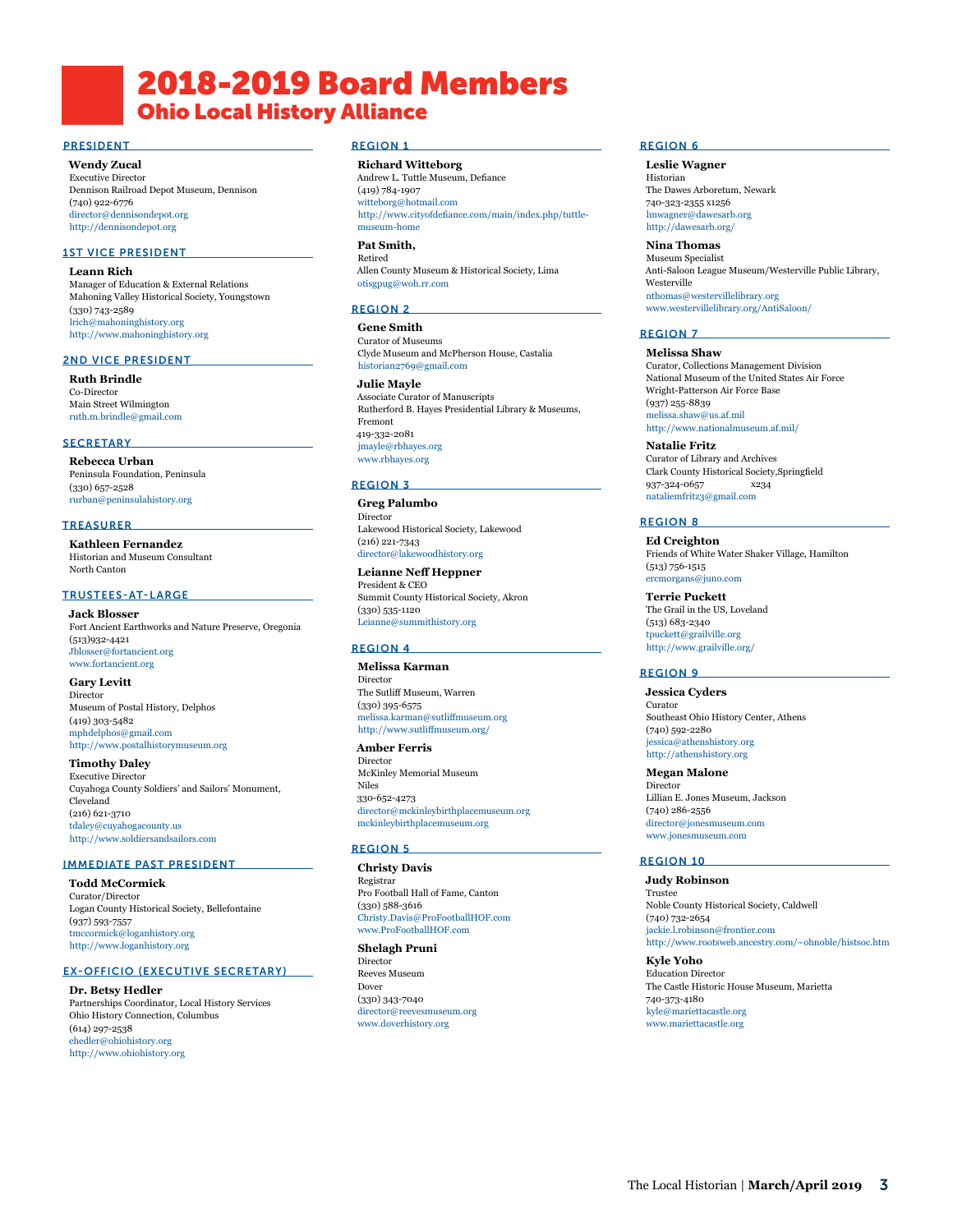for the grant program, it has received 347 grant proposals totaling \$4.2 million in requests. To date, 34 Alliance members have received History Fund grants, totaling more than \$330,000. Five of the ten recipients below are members of the Ohio Local History Alliance (indicated with \*\*).

# \*\*Canal Fulton Heritage Society, Canal Fulton

\$17,500 for to replace a roof on the society's Oberlin House, which is listed on the National Register of Historic Places. The project will replace a roof at the end of its useful life. The house, built in 1847, is an example of the kinds of structures built in Canal Fulton when the community prospered along the Ohio & Erie Canal. The new roof, replaced in accordance with the Secretary of the Interior's Standards for Rehabilitation, will protect the house and the society's one-of-kind collections preserved inside.

## \*\*Chagrin Falls Historical Society, Chagrin Falls

\$4,500 for "Digitizing *The Exponent:* Preserving the Sole Newspaper for Chagrin Falls and Vicinity" The project will remicrofilm, digitize, and make available online the contents of a local newspaper. It is one of the few sources available regarding the cultural and industrial history of the Chagrin Falls and its neighboring communities in eastern Cuyahoga, western Geauga, and northern Portage Counties from 1874-1883. The society receives regular requests from genealogists, local history researchers, and other organizations regarding information available primarily in *The Exponent*. New microfilm and digital access through Ohio Memory will make the paper's contents easily accessible. The society will execute the project according to standards established by the National Digital Newspaper Program (NDNP).

# Cleveland Restoration Society, Cleveland

\$9,000 for "African American Developers in Cleveland," a project that will publish a history of a heretofore underrepresented group in historic preservation in Ohio: midcentury 20th century African American housing developers. The work builds on the Cleveland Restoration Society's previous projects about African American neighborhoods in the city. Sharing the biographies of these Black builders will

valorize their efforts and achievements, contribute to a sense of place for residents, and add to the body of knowledge about African American developers and suburbanization in the post-World War II period. The society will use the publication for educational programming, with distribution to area residents, neighborhood community centers and a local high school.

# \*\*Delaware County Historical Society, Delaware

\$6,000 for "Cryder Research Library Shelving," a project will replace failing pressed wood shelving with new archive-quality metal shelves. New, studier shelves will enable the society to comprehensively organize and make accessible its bound collections. Local history researchers and students who use the collection, as well as society volunteers and staff who use it to prepare exhibits and programs and address inquiries will benefit from the project.

# Friends of Crowell Hilaka, Richfield

\$15,250 for "Kirby's Mill Master Plan & Construction Documents," which will provide funds to hire an architect and structural engineer to develop a plan for the restoration of the mill, provide cost estimates to be used in fundraising, and develop construction documents. The mill, a testing site for vacuum cleaners and household appliances developed by inventor James Kirby and, later, the site of an iconic northeast Ohio Girl Scout camp, is significant to the history of American invention and in the memories of thousands of Girl Scouts. The activities supported represent the first steps in making Kirby's Mill publically available as a part of Richfield Heritage Preserve. The master plan and documents will conform to the Secretary of Interior's Standards for Historic Rehabilitation.

# Libbey House Foundation, Toledo

\$9,158 for "Celebrating Toledo's Disability History: Restoring Accessibility to the Edward Drummond Libbey House." The project will make accessible Toledo's only National Historic Landmark in time for 2020, the centennial year of the Ability Center, a project partner. Edward Libbey and the companies he founded made Toledo the "Glass Capital of the World." In addition to founding the Toledo Museum of Art, Edward and Florence Scott

*(continued on page 5)*

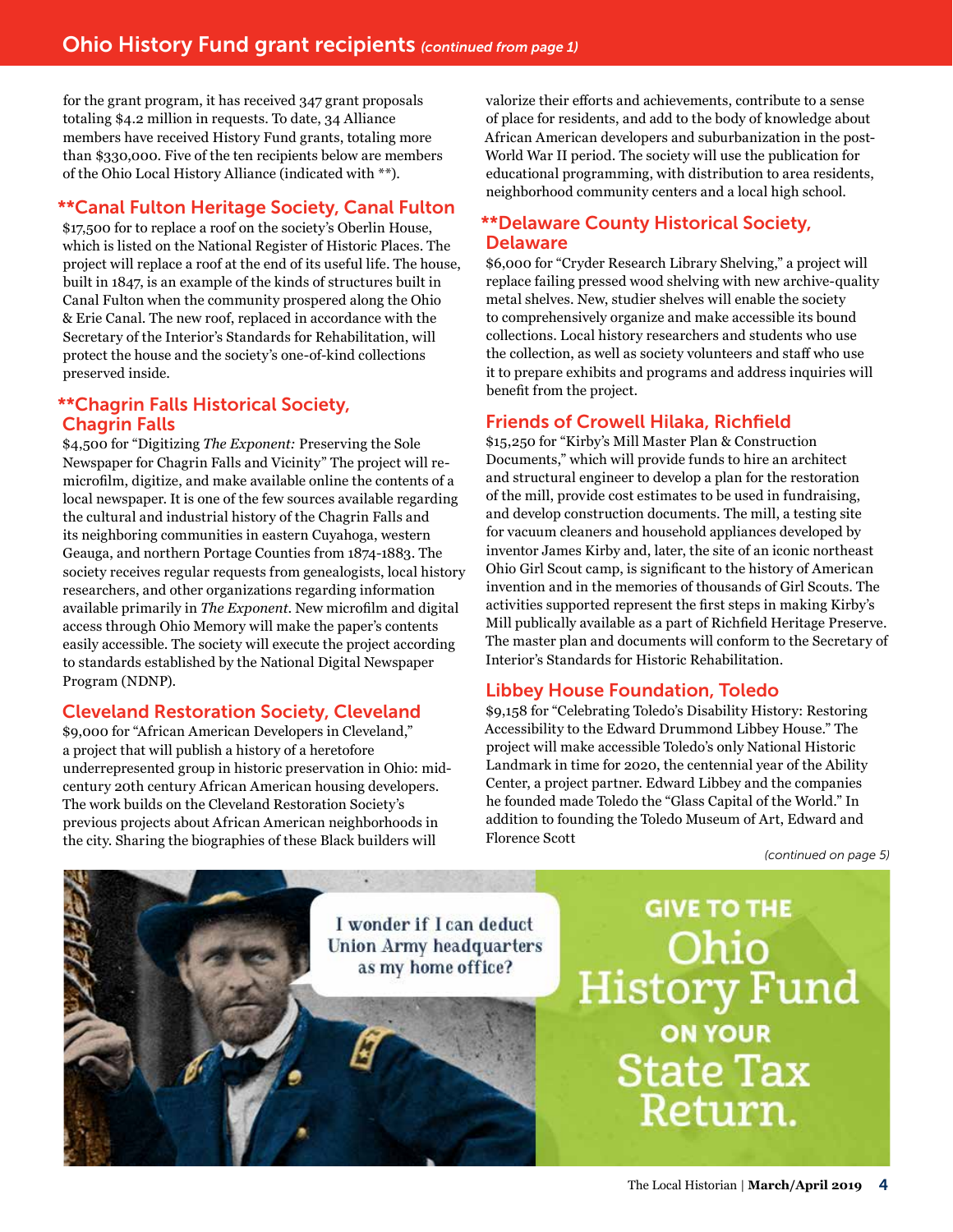Libbey directed their philanthropy in service to the city's neediest citizens, including those served by the Toledo Society for Crippled Children, now the Ability Center. The addition of a ramp and half-bath compliant with the Americans with Disabilities Act and Secretary of the Interior's standards will make the house accessible to all who want to learn more about the Libbeys and how the institutions they supported shaped Toledo.

#### Metroparks Toledo, Toledo

\$3,285 for "Revitalization of the Historic Isaac Ludwig Mill." The Isaac Ludwig Mill, a part of Providence Metropark, is a working 19th century mill that, combined with a section of the Miami & Erie Canal, a working canal lock, and packet boat rides, interprets life in the area c. 1876. The project will update exhibits and hands-on activities at the mill and enable park staff to better interpret the site in light of newer third and fourth grade curriculum standards. The updates will also allow causal visitors to discover the mill at their own pace, in addition to first person experiences available at the site. The impact of these upgrades will be great, as the site welcomes thousands of school children, adults, and senior citizens annually.

#### \*\*Oberlin Heritage Center, Oberlin

\$2,007 for "Benchmarking Best Practices for Self-Guided Tours in Historic House Museums." Under the leadership of the Oberlin Heritage Center, the project will help historic house museums in Ohio identify best practices for self-guided tours. Turning to self-guided tours is a necessity for many house museums, as volunteer tour guides in the numbers needed can be difficult to find. Center staff will derive best practices from data gathered during visits to and interviews with the staff of house museums of various sizes and capacities and share findings with the field though professional organizations serving house museums in the state.

# Southern Lorain Historical Society, Wellington

\$18,000 for "Willard Initiative - Phase 1." This project will professionally conserve a large mural about Freemasonry by Wellington native Archibald Willard, the creator of the iconic painting *The Spirit of '76*. The society will contract with professional art conservators to complete the work. After conservation is completed, the society will make the mural the centerpiece display in its Spirit of '76 Museum. Based on increases in visitation during previous exhibits of Willard's work, the society expects that exhibition of the mural will markedly increase museum visitation.

### \*\*Warren Library Association / Sutliff Museum, Warren

\$5,300 for "Sutliff Museum Visitor Augmented Reality Experience." The project will create an app for hand-held digital devices that shows promise in broadening and diversifying the museum's audience. With a collection of over 800 documents related to the national abolitionist movement and the Sutliff family, and collections of Victorian and anti-slavery artifacts, the museum's goal is to give visitors the opportunity to delve into the collection digitally through the option of iPad rentals or visitors' own devices. Curiosity about the area's history will attract some and the opportunity to use hand-held digital devices will draw others. In addition, some residents cannot afford opportunities to become proficient on digital devices. The project, in the setting of the Sutliff Museum, will provide this chance.

#### *Congratulations to this year's grant recipients!*

*Applications for 2019-2020's round of grants will be available in mid-June on the Ohio History Fund's web site: [www.](http://www.ohiohistory.org/historyfund) [ohiohistory.org/historyfund](http://www.ohiohistory.org/historyfund). In the meantime, contact Andy Verhoff, the Ohio History Fund's coordinator, with questions: 614.297.2341 or [averhoff@ohiohistory.org](mailto:averhoff@ohiohistory.org)*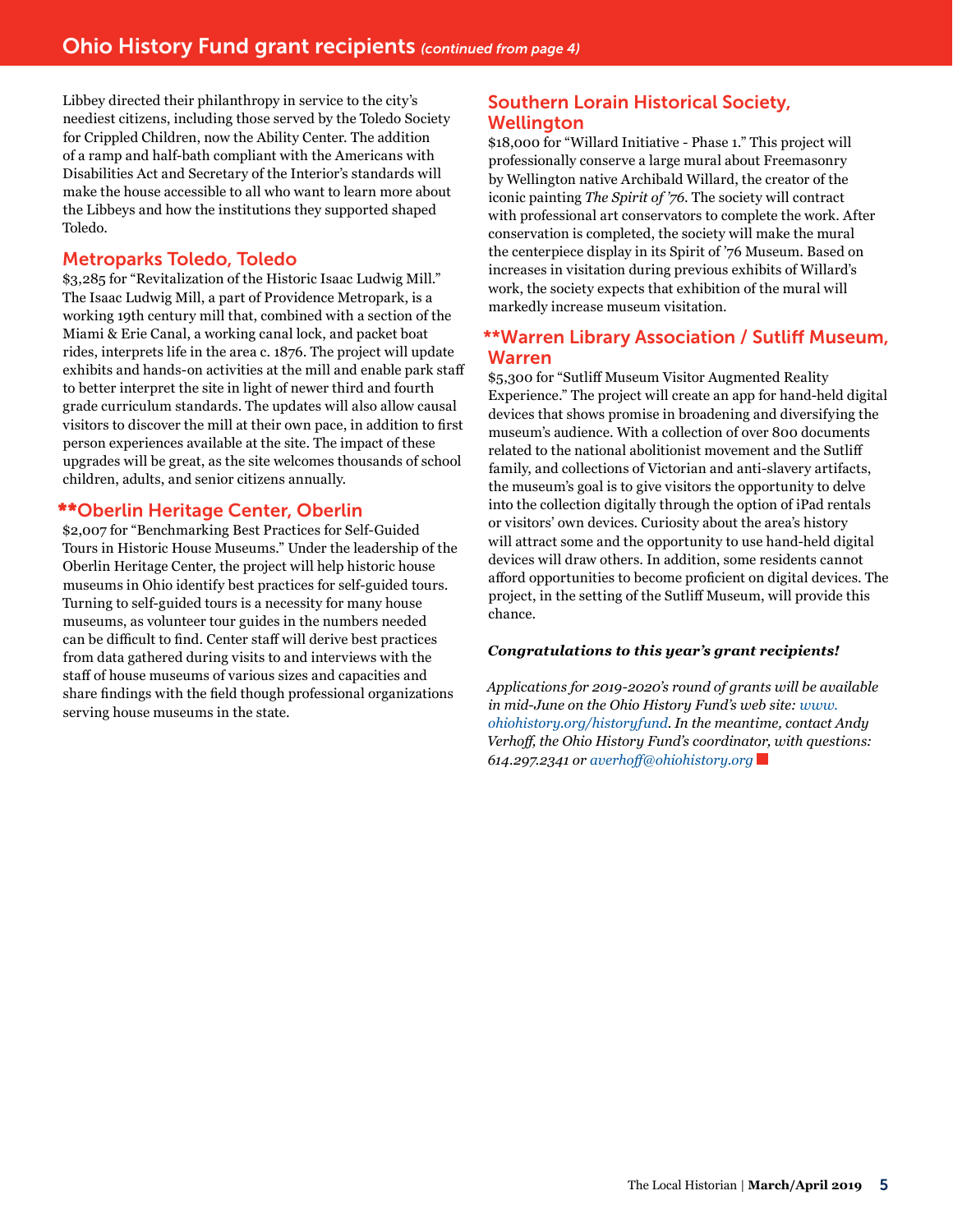# **Giving Voice to History**

#### *by Mary Rody,*

*Architecture Transportation Reviews Manager, State Historic Preservation Office, Ohio History Connection* 

orning traffic was oddly<br>
congested. As Megan<br>
approached the center of<br>
commotion, she realized<br>
her favorite three-story commercial congested. As Megan approached the center of commotion, she realized building was being demolished by the city to make way for new development. The stately pediment and formal pilasters were exemplary of Neo-Classical Revival architecture. The glossy white terra-cotta façade brightened the street even on a cloudy day. The building was an anchor at the corner of the block and brought an authentic sense of place to the neighborhood. Why was it being torn down? Don't they know it is historic? How did she not know this was going to happen? Could she have done something to stop it?

Megan's surprise at the loss of her favorite historic building happens frequently. Sometimes the event even goes unnoticed. Answering why the building was being torn down is subject for another packed column. To answer Megan's other questions, we can take a look at a public process called Section 106.

Section 106 of the National Historic Preservation Act of 1966, or Section 106, establishes a process for the consideration of historic resources involved in federal undertakings, or projects. Section 106 requires federal agencies to look for historic resources and then consider the effects to these resources from projects they assist through permitting, licensing, or funding. Projects include infrastructure and development projects like roads, bridges, cell towers, power lines, pipelines, residential and commercial development, and bike trails. Effects are categorized as no effect to historic properties, no adverse effect, meaning a historic property is present, but the project will not adversely affect it, and adverse effect. The most severe adverse effect to a historic resource is demolition of the built environment or destruction of an archaeology site.



Daniel DeAngelo Photo courtesy Daniel DeAngelo

Section 106 is guided by consultation. In short, consultation is characterized as the sharing of information and discussions about the federal agency's project effect determination. Information can include project design, alternative designs, historic resource documentation, and the federal agency's official effect determination. Participants in consultation include the federal agency, the State Historic Preservation Office, the Tribal Historic Preservation Office, and consulting parties. Consulting parties are often local governments, developers, applicants, and members of the public, like Megan.

A key reason to participate as a consulting party is to be a voice for history in federally assisted projects. Consulting parties have the opportunity to express support or concern about a project's design and effects to historic properties, such as demolition. A consulting party is an organization or individual with a demonstrated interest in a federal project due to legal or economic reasons. A consulting party may simply have an interest in the subject historic resource. If Megan had known about the proposed demolition of the building using federal funds, she could have requested to become a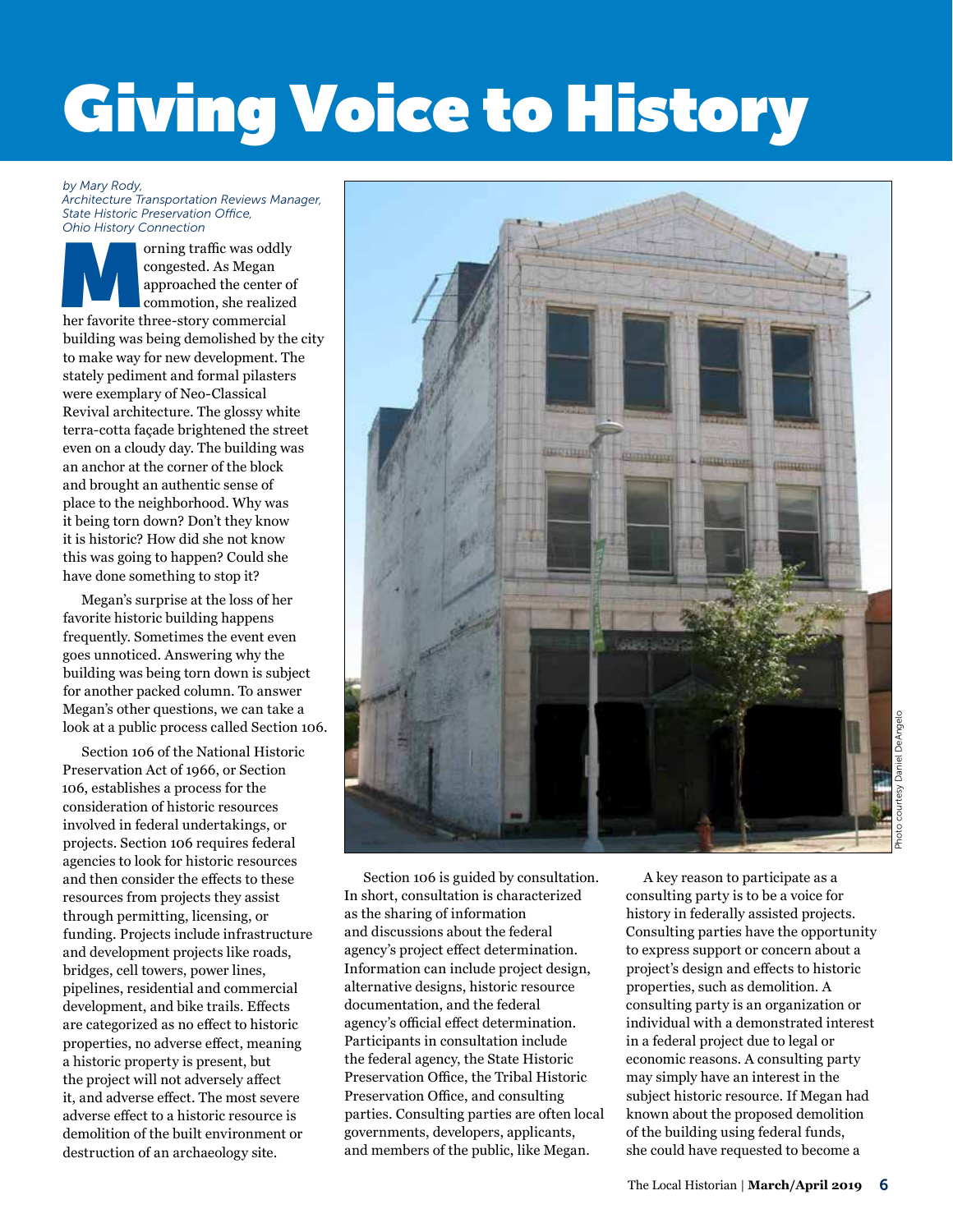

Provided by the Advisory Council on Historic Preservation

consulting party. She would have been involved in the discussions to identify the importance of the historic building, consider feasible project alternatives, and determine appropriate mitigation if demolition was truly unavoidable.

A historic resource is identified as a building, district, site, structure, object, or archaeology site that meets the criteria to be eligible or listed in the National Register of Historic Places. The three main eligibility criteria include age, historical significance, and surviving integrity. There is largely untold history and "hidden" important resources that exist in the local knowledge throughout Ohio. Consulting parties play an essential role in raising awareness about these important resources through Section 106 consultation.

Project alternatives discussions focus on balancing the need of the project with the preservation of historic resources. Alternative project designs aim to avoid effecting the historic resource completely or reduce the adverse effects of the proposed project. Examples of

alternative design include choosing a new location for the project or changing and reducing the scope of work of the proposed project to minimize the effects.

Mitigation is a way to resolve adverse effects when they cannot be avoided or reduced. It is the last resort during consultation, because it usually means the loss of a historic resource. Appropriate mitigation is proportionate to the significance and integrity of the historic resource and to the adverse effect. When determining mitigation, the focus is on understanding the significance of the historic resource and the magnitude of its loss. There are countless options and forms of mitigation, like interpretive signage or even moving a historic resource to a new compatible location. Consulting party input is critical at these discussions because they can help identify preservation needs for the community. While the loss of a historic resource, in whole or in part, is unfortunate, mitigation can also been seen as a benefit to preservation.

Finding out about federal projects may seem elusive, as Megan experienced. Project notifications may appear as junk mail if one is not paying attention. Meetings when public officials discuss a proposed development that could result in the change or demolition to an important resource go unattended. Project information is often posted in the local paper's advertising section or on the federal or local government website. Even though Section 106 consultation is public, it is recommended to seek out information proactively to learn about public projects. Not every public project requires lengthy consultation or involves consulting parties. Knowing what is happening in your community coupled with knowing the important historic resources is key when deciding to participate in consultation.

There are a few ways individuals can influence preservation friendly outcomes in consultation. Regularly attending local government business meetings to obtain information on upcoming projects and participating in these meetings by asking questions is very important. Another proactive activity is to create and keep an updated list of all resources that are important to the history of the community. Consider continuously brainstorming and keeping a list about the community's history and preservation needs, like building repairs or educational programming, which can be very helpful during mitigation discussions.

Section 106 is not an intuitive process and becoming a consulting party is an unknown capacity of how to engage in civic projects. Know that Ohio's State Historic Preservation Office is designed to facilitate consultation and be a resource for your community. Consulting parties are more likely to succeed in bringing about preservation friendly outcomes when they speak out on the importance of specific resources. When the opportunity arises to become a consulting party, just say yes. Saying yes keeps you in the loop with project information and provides an opportunity to give a voice for history.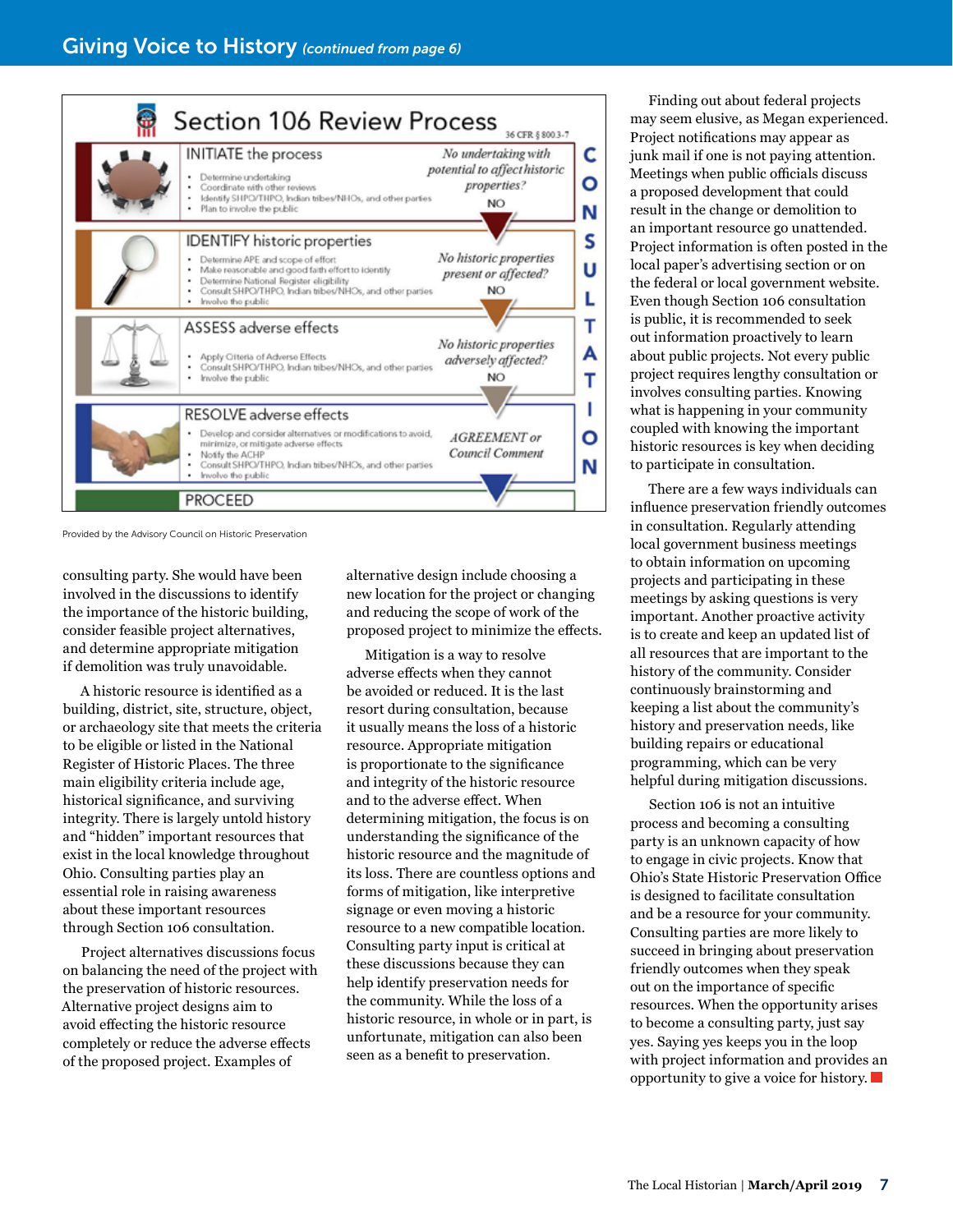# Grant Program Funds Signage at National Register Sites **text block starts here under the starts here under the starts here under the starts**



#### *William G. Pomeroy Foundation®, Special to* The Local Historian

From the Statehouse and Tyler Davidson<br>Fountain to the Cleveland Public Square, C<br>is home to thousands of properties recorde<br>on the National Register of Historic Places,<br>nation's official list of sites worthy of preservati rom the Statehouse and Tyler Davidson Fountain to the Cleveland Public Square, Ohio is home to thousands of properties recorded on the National Register of Historic Places, the

To help recognize these historically significant locations, the William G. Pomeroy Foundation, a private, grant-making foundation based in Syracuse, N.Y., offers a signage grant program that provides funding for markers and plaques to commemorate public properties or historic districts on the National Register.

One of the Foundation's main initiatives is to help people celebrate their community's history through a variety of historic signage grant programs, including through its National Register Signage Grant Program. The National Register program is now available to 501(c)(3) organizations, nonprofit academic institutions, and municipalities in Ohio. Signage grants are fully funded and include a marker and pole, or plaque, as well as shipping costs. The grant recipient is responsible for installation of the marker.

When a property is added to the National Register of Historic Places, its designation does not include funding for historic

signage. The Pomeroy Foundation aims to bridge that gap.

"We believe these signs help educate the public, encourage pride of place and promote historic tourism," says Paula Miller, Executive Director of the Pomeroy Foundation. "Often you'll find that historic signage might be the only indicator of a location's significance. Our hope is to help communities commemorate these important sites."

The Pomeroy Foundation is now accepting applications for the National Register Signage Grant Program. The application process is conducted entirely online. Applicants are asked to provide a copy of their National Register designation letter. For program details or to begin the application process, visit: *[www.wgpfoundation.org/history/national-register/](https://www.wgpfoundation.org/history/national-register/)*.

The Pomeroy Foundation's National Register program has funded nearly 200 markers and plaques, including at locations such as the Woodstock Music Festival, Mt. Van Hoevenberg Olympic Bobsled Run, and along New York's historic Barge Canal System. To date, the Foundation has awarded nearly 800 grants for historic signage. Since 2014, the Pomeroy Foundation has been a partner of Ohio History Connection, providing support for its Historical Markers Grant Program in northeastern Ohio.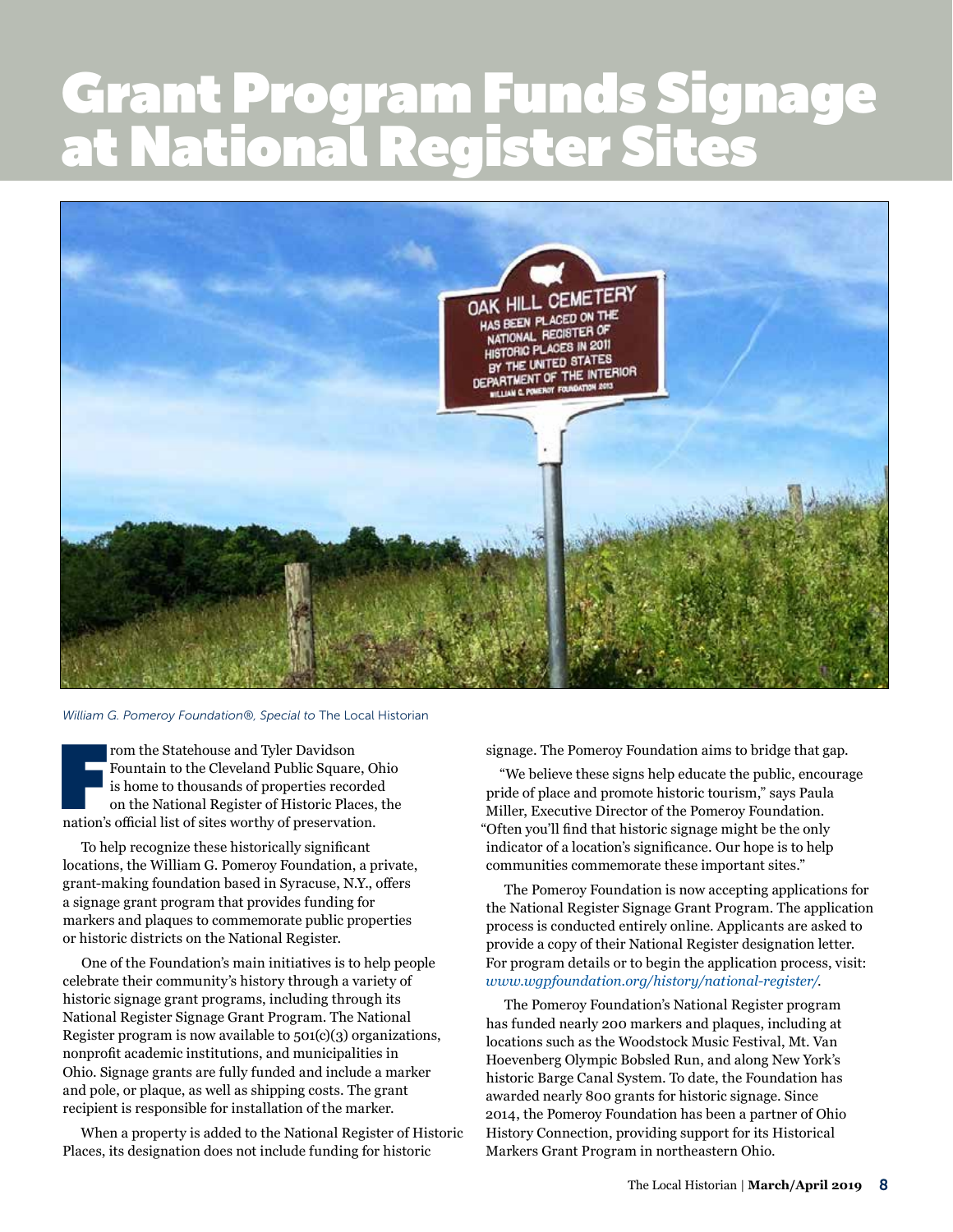

Said Andy Verhoff, of the Ohio History Connection's Local History Services department, "We're happy to share information about the Pomeroy Foundation's National Register plaque program. We hope every non-profit and local government in Ohio takes advantage of it to draw attention to National Register-listed buildings." He continued, "The

Pomeroy Foundation's grant program for Ohio Historical Markers has funded nearly 20 so far. It's a great partnership."

The Pomeroy Foundation has a special interest in Ohio's history. Bill Pomeroy, who established the foundation in 2005, has deep roots in the Buckeye State. He is a descendant of Erastus Bowe who arrived in what is now the City of Tiffin in 1817 and constructed the first permanent log house in Seneca County. Bill's grandfather Edwin G. Pomeroy was born in Sandusky in 1886.

For more information about the Pomeroy Foundation's National Register Signage Grant Program, visit: *[www.wgpfoundation.org/history/national-register](https://www.wgpfoundation.org/history/national-register/)*. You can also contact the foundation by emailing *[info@wgpfoundation.org](mailto:info@wgpfoundation.org)* or calling 315-913-4060.

To learn more about the Pomeroy Foundation and its historic signage grant programs, visit: *[www.wgpfoundation.org/history/](https://www.wgpfoundation.org/history/)*.



The National Register of Historic Places was authorized by the National Historic Preservation Act of 1966. It's administered by the National Park Service. There are more than 93,000 properties on the National Register, representing some 1.8 million contributing resources (e.g. sites, districts, structures, buildings and objects).

### About the Foundation

The William G. Pomeroy Foundation is a private foundation established in 2005. The Foundation is committed to

supporting the celebration and preservation of community history; and to raising awareness, supporting research and improving the quality of care for patients and their families who are facing a blood cancer diagnosis.



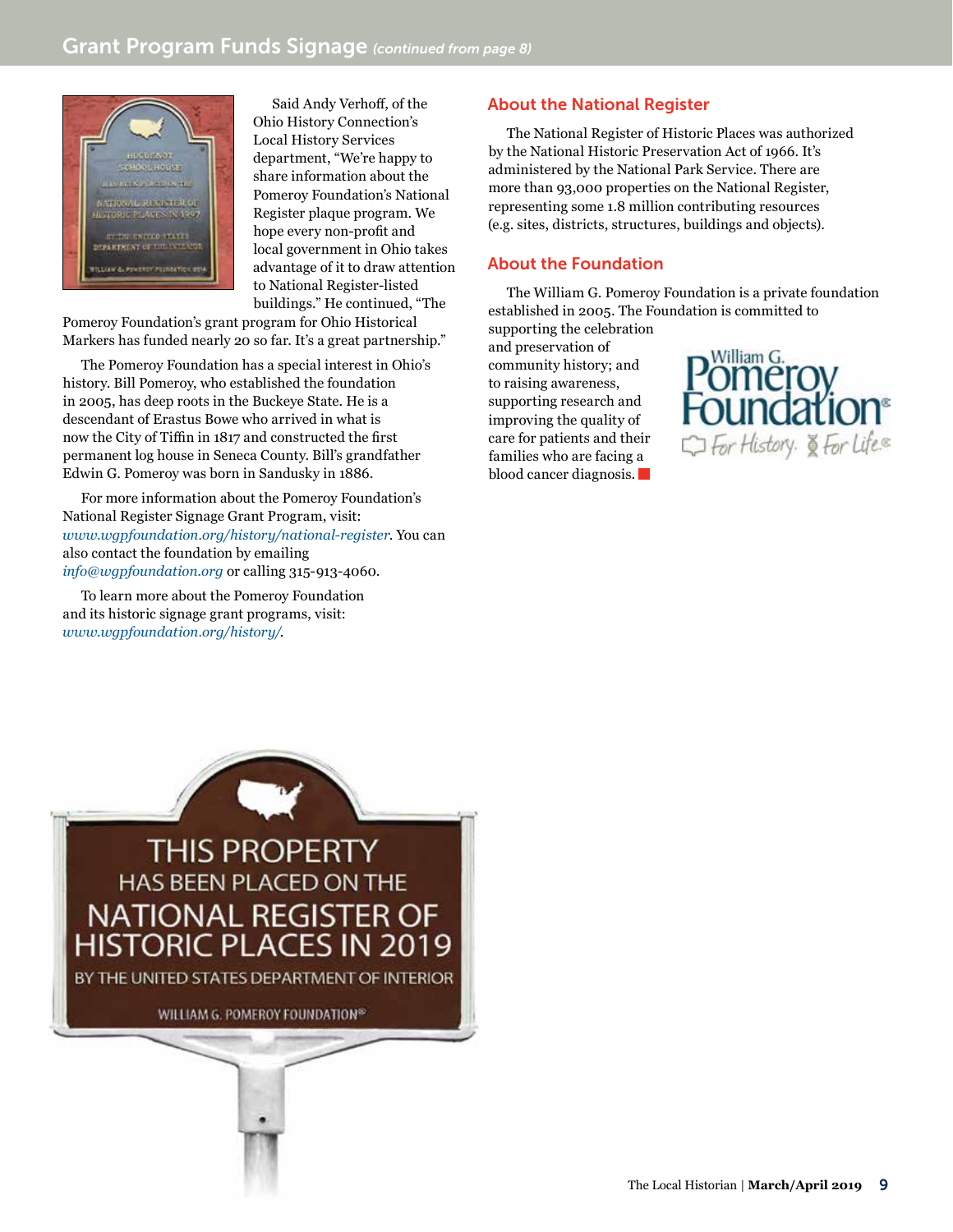# Disaster Planning and Response Curriculum Now Available

We are pleased to share the full curriculum for *Finding Common Ground: Collaborative Training for the Cultural Heritage and Emergency Response Communities*. This program was developed by the Massachusetts Board of Library Commissioners (MBLC) in conjunction with the Massachusetts State Archives and the Massachusetts Department of Fire Services between 2017 and 2018. The project builds on a quarter century of the MBLC's statewide preservation and disaster response activities but is applicable in any region and any state with minor revision.

 Protecting humanities collections and municipal records is crucial to preserving our nation's story, sustaining the economy, and fostering resilience. This goal can only be accomplished by the cultural heritage community if communication and training with the emergency response community is already in place. By bringing both communities together to learn from

each other at the local level, we can affect the inclusion of cultural heritage in municipal risk assessment, mitigation planning, response to, and recovery from a disaster. It is time that both communities come together to recognize that once life safety has been addressed following a disaster, the health and welfare of a community depends on the recovery and vitality of all sectors, including cultural heritage.

 To address these issues at the local level and to serve as a pilot at the national level, *Finding Common Ground: Collaborative Training for the Cultural Heritage and Emergency Response Communities* was developed through a two-year National Endowment for the Humanities grant to provide statewide, preparedness and response training project for cultural heritage and emergency responder personnel. The training package is available on the MBLC website at *[guides.mblc.state.](http://guides.mblc.state.ma.us/finding-common-ground) [ma.us/finding-common-ground](http://guides.mblc.state.ma.us/finding-common-ground).* The

website includes:

- 5 pre-program webinars to ensure all participants arrive with the same foundational knowledge;
- Trainers materials for the program's five workshops;
- Slide decks and text for each inperson workshop;
- Checklists to help develop your own live burn and salvage exercise;
- Videos for the live burn and salvage workshops held in MA; and
- Handouts

We hope that you find the curriculum helpful. Please share it with your constituents.

#### Sincerely,

 Gregor Trinkaus-Randall *Project Director*

 Donia Conn *Project Coordinator and Curriculum Developer*

# PEOPLE IN THE NEWS

## ICA Welcomes New Head of Objects Conservation: Michael Belman

In the continuing rivalry between Pittsburgh and Cleveland there's a new score: Cleveland 1, Pittsburgh 0, as ICA welcomes seasoned conservator Michael Belman to the staff as Head of Objects Conservation.

Michael grew up near Philadelphia where he graduated from Temple University in 1995 with a Bachelor's degree in Fine Arts and a concentration in sculpture. He did his pre-program conservation training at the University of Pennsylvania's Museum of Archaeology and Anthropology, the Israel Antiquities Authority, and the Philadelphia Museum of Art. Michael was the Helena Rubenstein Graduate Art Conservation Intern at the Museum of Modern Art in 2000 and received his Master's degree in Art Conservation from Queen's University in Kingston, Ontario in 2001.

Michael did post-graduate conservation work at Williamstown Art Conservation Center from 2001-2003 and was the Andrew W. Mellon Fellow in Objects Conservation at the National Gallery of Art from 2003-2006. Prior to joining ICA as Head of Objects Conservation, Michael was the Head of Objects Conservation at the Carnegie Museum of Art in Pittsburgh from 2006-2018. We are thrilled to have him on board. Next time you visit the ICA labs, please make sure to meet Michael and welcome him to Cleveland.

### North Canton Heritage Society welcomes new Executive Director

Amanda Sedlak-Hevener became Executive Director of the North Canton Heritage Society in October of 2018. She is a native of Cleveland, Ohio, but, as her father says, "she keeps moving south." She has a B.A. in Journalism and English from Ashland University, as well as an M.A. in History from The University of Akron. She recently received an M.L.I.S. in Museum Studies from Kent State University.

Amanda comes to North Canton from the Spring Hill Historic Home, where she spent three years as an intern, curator, and researcher. While there, she played a large role in developing the 2016 OMA Award-winning exhibit, *Mourning Arvine Wales: Death in the 1800s*. She also spent a semester interning at the William McKinley Presidential Library and Museum.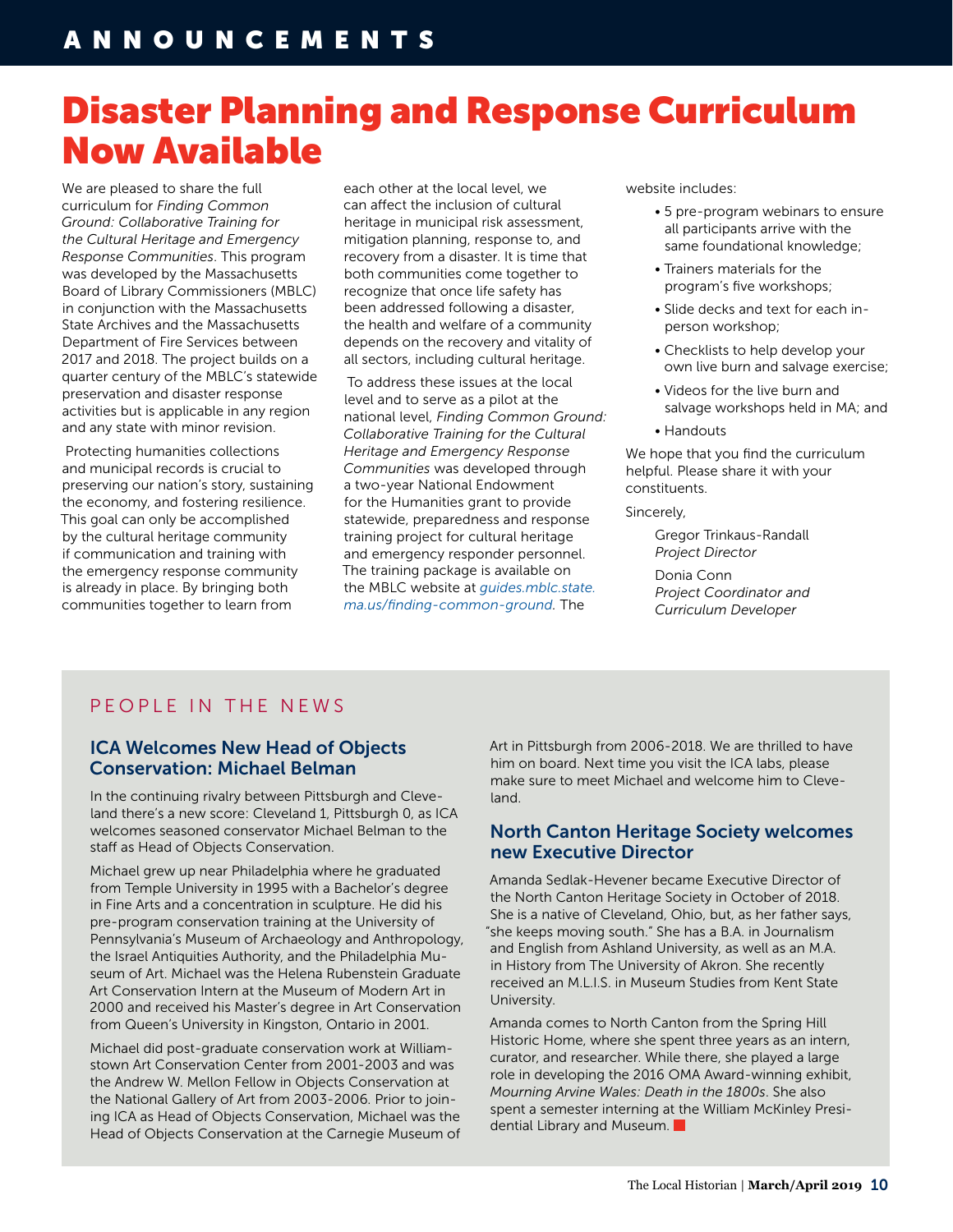# 2019 Local History Webinars

Presented by the Wisconsin Historical Society Local History-Field Services Office of Programs and Outreach

Can't make it at the scheduled day/ time?

Register and you will be sent a link to access a recording that you watch on demand after the live broadcast.

### Women in Museums

#### Wednesday, March 13, 2019 2:30 - 4:00 pm ET

*Presented by Ann Ackerson and Joan Baldwin* 

According to an August 2016 Pew Research survey, 56 percent of American men think sexism is over and done with and that "the obstacles that once made it harder for women than men to get ahead are now largely gone." Most women – 63 percent – disagree. In this session, Joan Baldwin and Anne Ackerson, the authors of the book, *Women in the Museum: Lessons from the Workplace*, discuss gender equity issues persistently plaguing the field. From micro-aggressions to unconscious bias to toxic workplace environments, we will explore the implications of an inequitable workplace for a field that prides itself on open and equal public access.

[Register for this Webinar](http://r20.rs6.net/tn.jsp?f=001oH8Nn3SwNwOnDd3ShFm2yWjmMwf70oYTi8BChCFGYxI6jlJSVpyAlc6ChdB2gk_uhwtjF8q_rlZX_EZk0ByyEv0xudLJbhIIWraeP-MCrDtRHWQMBcVtQ_UzW4J5Dr4JQ6HmhQQsxRBvboPgazYL13nZMB_VL5zNaBuM6wTnvIxAkpMh3zMIql0-wpxm-gtd9qw1u6WsItE=&c=MLWHEW29i34a78uyh9l-ex4fhyO2w2xSY7A2qL-UJeDm3GFkfUKyhA==&ch=yPL5lpXlwuOdMVvP6yhUMdvcvxTJhKsEs6ADyLkGJ597e0OTiOUHbw==)

### Interpreting Women at Historic Sites

#### Wednesday, March 27, 2019 2:30 - 4:00 pm ET

*Presented by Mary Van Balgooy, Executive Director, Society of Woman Geographers* 

Although women are a crucial part of our heritage, historic sites often portray them as pleasant homemakers or radical feminists. Is this an accurate representation? No. Historians use many tools in interpreting history, and the tools used by present-day historians give the impression that men make history. However, by using a different set of tools to interpret women, a new narrative arises where women are just as active as men, participating in all facets of society

and redefining history as we know it. In this presentation, Mary van Balgooy will discuss the state of the field of women's history; examine the current challenges and opportunities for interpreting women at historic sites; and give audience participants the right tools to research, uncover, and interpret women and their significance in history.

#### [Register for this Webinar](http://r20.rs6.net/tn.jsp?f=001oH8Nn3SwNwOnDd3ShFm2yWjmMwf70oYTi8BChCFGYxI6jlJSVpyAlc6ChdB2gk_ukIg1-_HflK3pAvvkrSunANOBiJXfzfdqmIlAMQE0gagE0TYM1KnCnoi_o8GpMmSb6zyVo66-McsXIn7HIwrvS5y4wpwQHPzAlyeO-QSL94QfZu15NkVyupAaD5gVud3Ugkp84tyCWSA=&c=MLWHEW29i34a78uyh9l-ex4fhyO2w2xSY7A2qL-UJeDm3GFkfUKyhA==&ch=yPL5lpXlwuOdMVvP6yhUMdvcvxTJhKsEs6ADyLkGJ597e0OTiOUHbw==)

# Best Practices for Board Service: Historic House Museums - Part I

#### Wednesday, April 10, 2019 2:30 - 4:00 pm ET

*Presented by Donna Ann Harris, Heritage Consulting Inc.* 

Clear up the confusion about who does what in historic house museum organizations by participating in this two-part webinar. During the first of two webinars on this topic, we will discuss the legal responsibilities of all nonprofit board members according to state nonprofit law and how these duties apply to nonprofit historic house museum boards. We will discuss the three board responsibilities, called the Duty of Care, Loyalty, and Obedience to the Law, and how your historic site can demonstrate your understanding of these duties and the organizational policies and practices you can implement to assure that you exceed these minimum requirements. We will share some true but shocking stories along the way (no names please!) about good boards gone bad so that your organization won't make the same mistakes. This training is derived from Ms. Harris' chapter "The Essential Role of Boards in Reimagining Historic House Museums" in *Reimaging the Historic House Museum: Catalysts for Change*, edited by Kenneth Turino and Max Van Balgooy for Rowman and Littlefield, Publishers, available in 2020. Ms. Harris will provide a resource packet with forms, letters, articles, a bibliography, and other information to help boost your historic sites' board effectiveness.

[Register for this Webinar](http://r20.rs6.net/tn.jsp?f=001oH8Nn3SwNwOnDd3ShFm2yWjmMwf70oYTi8BChCFGYxI6jlJSVpyAlc6ChdB2gk_upbX9WN2ynCdzKcB7A4s6SypVi2Ox0lYtHQKh3z7I9mLyOvo-TEuzY7FSBdHhOTC-zp9uEc9eFIKVJ4NnGheG58UcXuZxrJAbPaiCDMEwXLPA-TprpEC58SN1PgD9tK5myCPQPwVpuEY=&c=MLWHEW29i34a78uyh9l-ex4fhyO2w2xSY7A2qL-UJeDm3GFkfUKyhA==&ch=yPL5lpXlwuOdMVvP6yhUMdvcvxTJhKsEs6ADyLkGJ597e0OTiOUHbw==)

### Best Practices for Board Service: Historic House Museums - Part II

#### Wednesday, April 24, 2019 2:30 - 4:00 pm ET

*Presented by Donna Ann Harris, Heritage Consulting Inc.* 

In Part 2 of our webinar series on Best Practices for Board Service at Historic Sites, we will discuss what historic site board members do collectively and as individuals to support the organization with their "time, talent and treasure." During this webinar, we will talk about all volunteer historic sites, as well as those with staff, to differentiate what the board versus the staff does in both types of organizations. We will highlight the leadership qualities needed in an excellent Board President (whether you have staff or not), and how the Nominating and Executive Committees can shape the future of the organization. Finally, we'll discuss the core documents that all house museums need in order to be effective stewards of their collections and historic property. This training is derived from Ms. Harris' chapter "The Essential Role of Boards in Reimagining Historic House Museums" in *Reimaging the Historic House Museum: Catalysts for Change*, edited by Kenneth Turino and Max Van Balgooy for Rowman and Littlefield, Publishers, available in 2020. Ms. Harris will provide a resource packet with blank forms, letters, articles, a bibliography, and other information to help boost your historic sites' board effectiveness.

#### [Register for this Webinar.](http://r20.rs6.net/tn.jsp?f=001oH8Nn3SwNwOnDd3ShFm2yWjmMwf70oYTi8BChCFGYxI6jlJSVpyAlc6ChdB2gk_uO4J41r2HKSWb6YuqGoJVuCyhztDFgJWIX5SHyVPfF4fIwz2PfgumI0sQIivG8y1FHNj2tQogltbt4TRcI7txVJ5KBmIqFPkGJY8_TAvYe523N2Zovy4oQk1yPET0HmNKsOHiPg2WPek=&c=MLWHEW29i34a78uyh9l-ex4fhyO2w2xSY7A2qL-UJeDm3GFkfUKyhA==&ch=yPL5lpXlwuOdMVvP6yhUMdvcvxTJhKsEs6ADyLkGJ597e0OTiOUHbw==)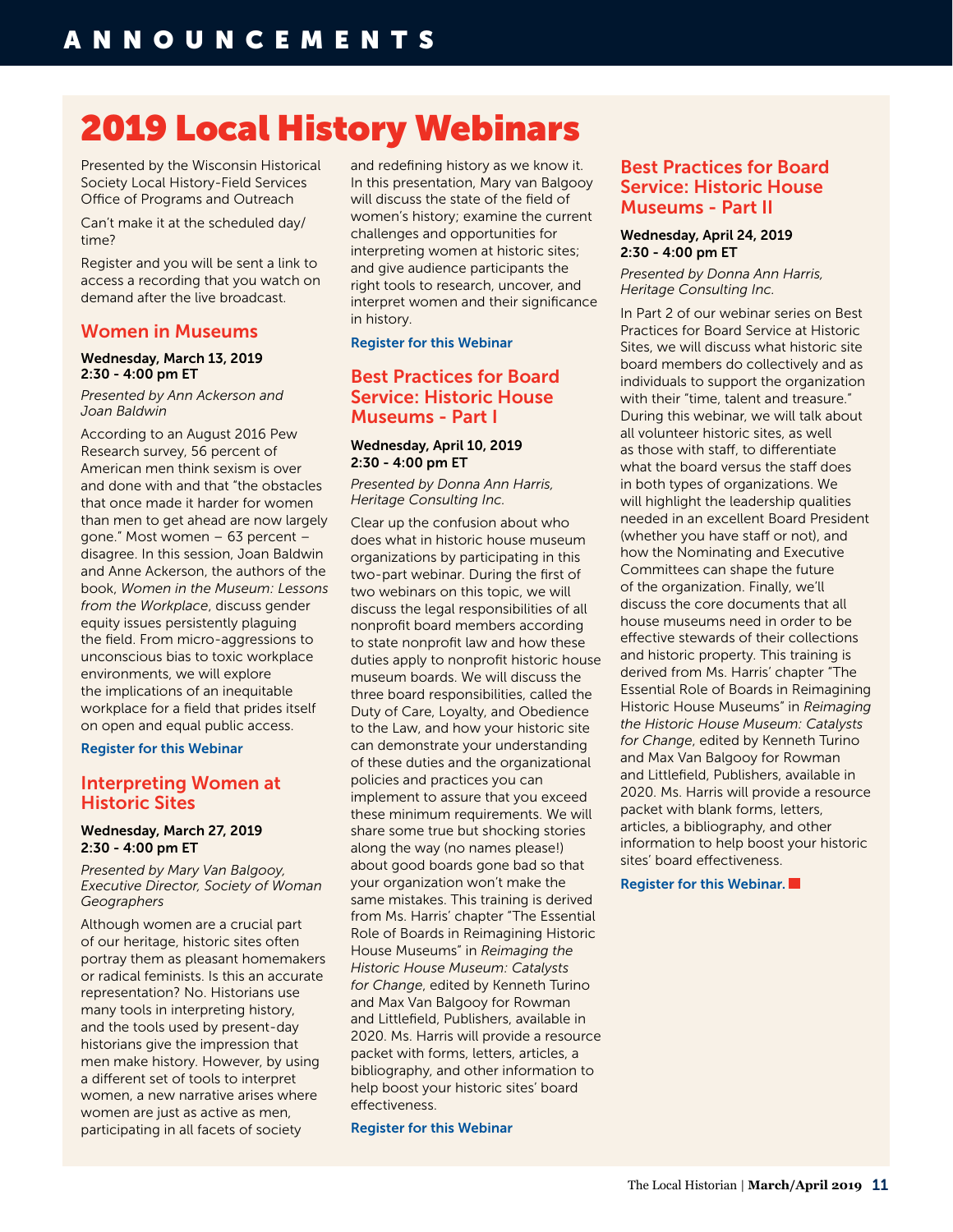# CALL FOR CHAPTER PROPOSALS Where East Meets (Mid)West: Exploring a Regional Divide

Volume editors seek proposals for chapters to be included in an edited collection focused on exploring the history, development, and culture of the Eastern edges of the American Midwest and the distinctions between the American East and Midwest. The volume is planned for publication by the Kent State University Press.

Proposals should explain the author's general approach to the topic and include the sources to be consulted as well as the author's curriculum vitae. Topics to be explored include, but are by no means limited to, historical understandings of the dividing line between the East and the Midwest; historical examples of friction between the East and the Midwest; examples of the transference of Eastern culture and institutions into the Midwest and, conversely, examples of the development of regionalist culture and institutions in the

Midwest; general Midwestern resistance to "derivative" institutions and culture; historical and contemporary examples of frictions between the Midwestern "backcountry" and the Eastern seaboard; the geographical and topographical approaches to designating the East and the Midwest as distinct regions; literary or other cultural understandings of the dividing line between East/Midwest; the political distinctions between East and Midwest; descriptions of the growth of regionalist thought and practices which have contributed to a distinctive Midwestern consciousness; the regional identity of Cleveland; the attempt to embrace Eastern culture in the Midwest (e.g. Ann Arbor); the identity of borderland cities such as Pittsburgh; discussions of debates about whether Ohio is Midwestern; analyses of the real and perceived dividing line between Pennsylvania and Ohio; economic unities and frictions between the East and Midwest.

Chapter proposals will be due July 1, 2019. If a proposal is accepted, the author's chapter will be due July 1, 2020. Final chapters should be approximately 7,500 words, including notes, and in Chicago style. The editors of the collection will be Jon K. Lauck and Gleaves Whitney. All proposals should be sent to *[jlauck1941@hotmail.com](mailto:jlauck1941@hotmail.com)*

Individuals who submit proposals which are received by February 15, 2019 will be considered for inclusion on a discussion panel focused on the themes of the book which will occur at the June 2019 Midwestern History Association/Hauenstein Center conference on Midwestern studies in Grand Rapids, Michigan.

*[www.kentstateuniversitypress.](http://www.kentstateuniversitypress.com/2018/call-for-chapter-proposals/) [com/2018/call-for-chapter-proposals/](http://www.kentstateuniversitypress.com/2018/call-for-chapter-proposals/)*

# Ohio History Connection Genealogy Workshops

The Ohio History Connection offers a series of workshops designed to educate you about the many family history resources available to you. Workshops are held at the Ohio History Center, 800 East 17th Ave, Columbus. Upcoming workshops include:

## Genealogical DNA Testing for Beginners

#### Saturday April 13, 2019 10:30 a.m. to 12:30 p.m.

Nationally-known expert Kelli Bergheimer explains how DNA testing can help you find your matches and break down barriers in your research. Learn about different types of DNA testing, determine which test makes the most sense for you and make sense of your results.

*\$20/Adult; \$15/Ohio History Connection/FCGHS member.* 

*Advance registration recommended.*

*https://1332[9a.blackbaudhosting.com/13329a/GEN-](https://13329a.blackbaudhosting.com/13329a/GEN-Genealogical-DNA-Testing-for-Beginners)[Genealogical-DNA-Testing-for-Beginners](https://13329a.blackbaudhosting.com/13329a/GEN-Genealogical-DNA-Testing-for-Beginners)*

#### Learning More about Your Family Photographs

#### Saturday May 11, 2019 10:30 a.m.-12:30 p.m. *Class limited to 25 people.*

Want to find out more about the old photos you've collected? There may be information captured in those images that tell you more than you realize. Sharpen your observation skills and learn how to accurately assign a date to a photograph which can help you in your family history research. This hands on workshop focuses on 19th and early 20th century photography.

*\$20/Adult; \$15/Ohio History Connection/FCGHS member.*

*Advance registration recommended.*

*https://13329[a.blackbaudhosting.com/13329a/GEN-](https://13329a.blackbaudhosting.com/13329a/GEN-Learning-More-About-Your-Family-Photographs)[Learning-More-About-Your-Family-Photographs](https://13329a.blackbaudhosting.com/13329a/GEN-Learning-More-About-Your-Family-Photographs)*.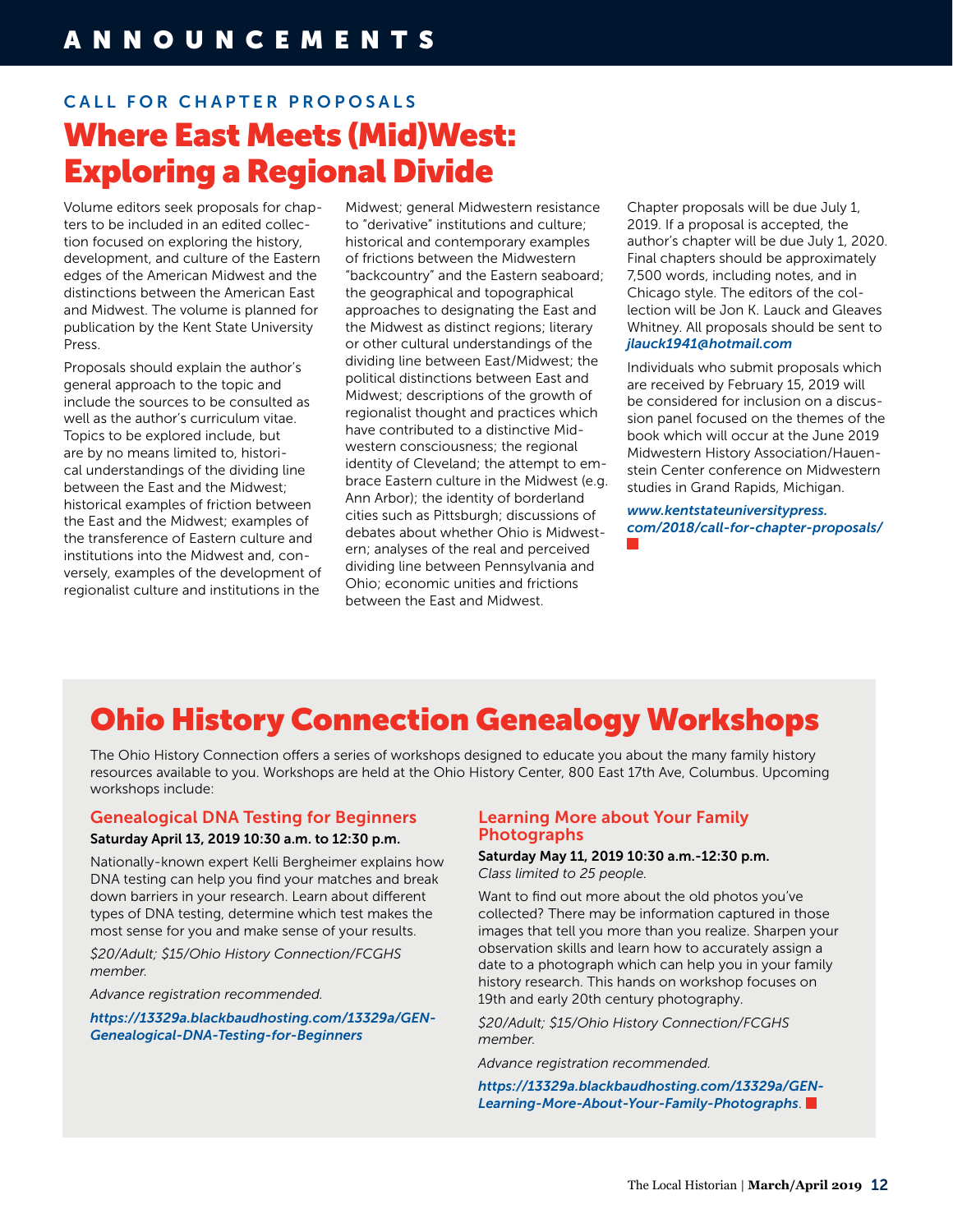# Regional Meeting Season is Here!

The Ohio Local History Alliance's regional meetings are a wonderful opportunity to be inspired and to learn from other local historians in your region of the state. This year's theme is Local History is American History.

You can find the regional meeting brochure and registration links at [www.ohiolha.org/what-we-do/alliance-regional](http://www.ohiolha.org/what-we-do/alliance-regional-meetings)[meetings](http://www.ohiolha.org/what-we-do/alliance-regional-meetings)

You can register in advance or at the door on the day of the meeting. Member registration for each meeting is \$30/ person.

| <b>REGION 1:</b>                     | <b>APRIL 6</b><br>Hosted by the Toledo Firefighter's Museum at<br>St. Clement Parish.<br>Pre-Registration Deadline is March 29.                                                                          | <b>REGION 7:</b>  | <b>MARCH 9</b><br>Hosted by the Shelby County Historical<br>Society at the Amos Memorial Public Library.<br>Pre-Registration Deadline was March 1. You                              |
|--------------------------------------|----------------------------------------------------------------------------------------------------------------------------------------------------------------------------------------------------------|-------------------|-------------------------------------------------------------------------------------------------------------------------------------------------------------------------------------|
| <b>REGION 2:</b><br><b>REGION 3:</b> | <b>APRIL 13</b><br>Hosted by the Richland County Museum at<br>the Lexington Senior Civic Center.<br>Pre-Registration Deadline is April 5.<br><b>MARCH 23</b><br>Hosted by and at the Lakewood Historical | <b>REGION 8:</b>  | can still register at the door tomorrow.<br><b>MARCH 16</b><br>Hosted by and at the Warren County<br><b>Historical Society.</b><br>Pre-Registration Deadline is March 8<br>(TODAY). |
|                                      | Society.<br>Pre-Registration Deadline is March 15.                                                                                                                                                       | <b>REGION 9:</b>  | <b>MARCH 9</b><br>Hosted by and at the Meigs County Historical                                                                                                                      |
| <b>REGION 4:</b>                     | <b>APRIL 13</b><br>Hosted by the Trumbull County Historical<br>Society at the Kinsman House.<br>Pre-Registration Deadline is April 5.                                                                    |                   | Society and the Chester Shade Historical<br>Association.<br>Pre-Registration Deadline was March 1. You<br>can still register at the door tomorrow.                                  |
| <b>REGION 5:</b>                     | <b>APRIL 6</b><br>Hosted by and at the Massillon Museum.<br>Pre-Registration Deadline is March 29.                                                                                                       | <b>REGION 10:</b> | <b>MARCH 23</b><br>Hosted by and at Muskingum County History<br>Pre-Registration Deadline is March 15.                                                                              |
| <b>REGION 6:</b>                     | <b>MARCH 16</b><br>Hosted by the Worthington Historical Society<br>at the Griswold Center.<br>Pre-Registration Deadline is March 8<br>(TODAY).                                                           |                   |                                                                                                                                                                                     |

Thank you to all of our meeting hosts!

 $\mathcal{L}_{\mathcal{A}}$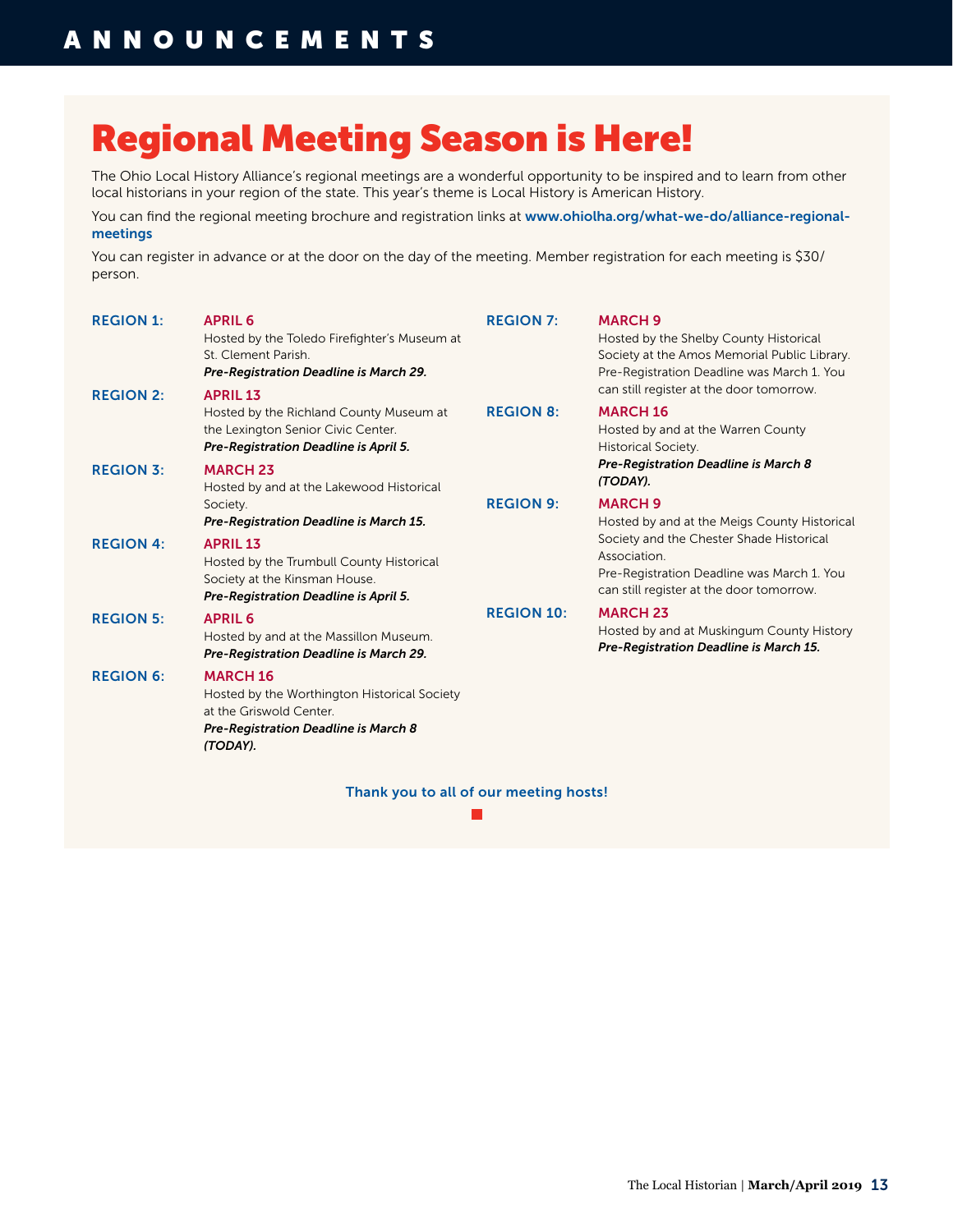# OLHA Raffle!

- o Win a Week's Accommodation at Williamsburg, Virginia's Parkside Williamsburg Resort
- o Saturday, December 7, 2019 to Saturday, December 14, 2019
- o Enjoy the Annual Grand Illumination Sunday, December 8, 2019
- o The winner will be drawn at the Annual Meeting, during the Awards Luncheon on Saturday, October 5, 2019. You do not need to be present to win.
- o Tickets \$1 Each—copy the ticket form below and send in one copy for each \$1 entry. We'll collect tickets and money at the regional meetings, or mail to

Ohio Local History Alliance 800 East 17th Ave Columbus, OH 43211

# **Ohio Local History Alliance Fundraiser to Benefit an Organizational Membership** Scholarship\*



Win a 7-day stay in Williamsburg (travel, food and entrance not included) at the Patrick Henry Square Resort\* in a suite that will sleep up to six. Suite available December 7-December 14, 2019 (Grand holiday illumination is December 8th.) Drawing to be held at the OLHA's Annual Meeting on October 4-5, 2019. Winner need not be present.

# \*For more details on the scholarship and the

resort, visit: www.ohiolha.org

# **Ohio Local History Alliance Fundraiser to Benefit an Organizational Membership** Scholarship\*



Win a 7-day stay in Williamsburg (travel, food and entrance not included) at the Patrick Henry Square Resort\* in a suite that will sleep up to six. Suite available December 7-December 14, 2019 (Grand holidau illumination is December 8th.) Drawing to be held at the OLHA's Annual Meeting on October 4-5, 2019. Winner need not be present.

# \*For more details on the scholarship and the resort, visit: www.ohiolha.org

| Name<br>product the control of the control of the control of the control of the control of                                                                                                                                           | Name<br><u> The Communication of the Communication of the Communication of the Communication of the Communication of the Communication of the Communication of the Communication of the Communication of the Communication of the Commun</u> |
|--------------------------------------------------------------------------------------------------------------------------------------------------------------------------------------------------------------------------------------|----------------------------------------------------------------------------------------------------------------------------------------------------------------------------------------------------------------------------------------------|
|                                                                                                                                                                                                                                      |                                                                                                                                                                                                                                              |
| Email <b>Experience and Contract Contract Contract Contract Contract Contract Contract Contract Contract Contract Contract Contract Contract Contract Contract Contract Contract Contract Contract Contract Contract Contract Co</b> | Email <b>Experience of the Contract of the Contract of the Contract of the Contract of the Contract of the Contract of the Contract of the Contract of the Contract of the Contract of the Contract of the Contract of the Contr</b>         |
|                                                                                                                                                                                                                                      |                                                                                                                                                                                                                                              |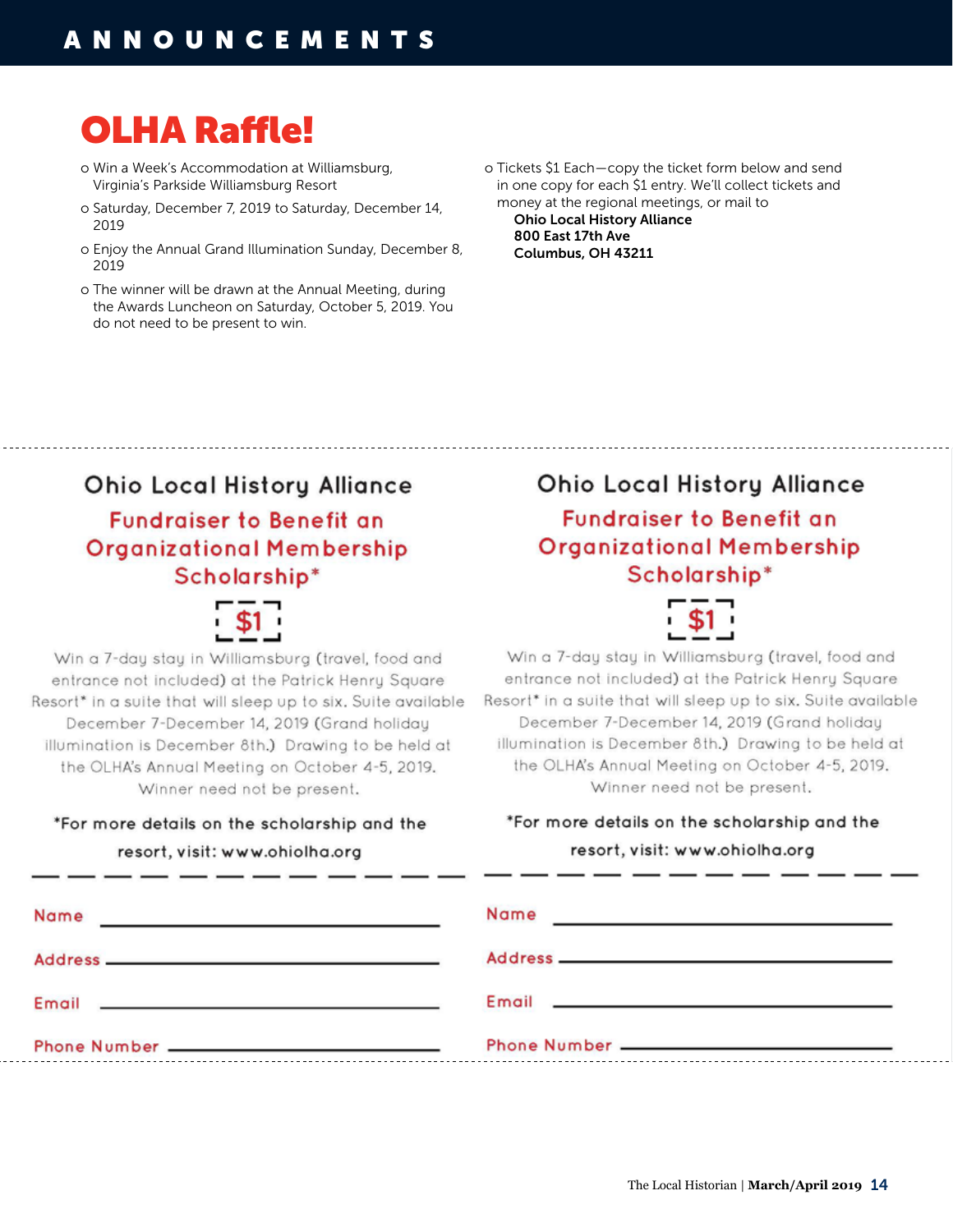# U P C O M I N G W E B I N A R F R O M A A S L H

# Break the Budget Bubble: How to Build and Read Budgets (StEPs Lab)

For many people working in the history field, budgeting was not part of their training nor is it in their comfort zone. But financially sustainable history organizations do not happen by chance—it takes planning and regular attention to budgeting.

This 90-minute webinar provides an introduction to budget/financial literacy with guest instructor Becky Beaulieu, author of *Financial Fundamentals for Historic House Museums* (Rowman & Littlefield, 2017). Becky will discuss basic terminology including types of budgets, income, and expenses along with how to create and evaluate a budget so you can prepare for informed and cyclical budget planning. Join us for this valuable lesson on budgeting that will prove useful for years to come.

This webinar is part of the StEPs Lab series of online continuing education offered to both StEPs program participants and all others interested in financial management.

#### DATE: March 20, 2019

- TIME: 3:00 4:30 pm EASTERN (Remember to adjust for your time zone!)
- COST: \$40 AASLH Members / \$65 Nonmembers

\$15 discount for StEPs participants with promo code found on StEPs Community website *Closed captioning available upon advanced notice. Please contact* [flammia@aaslh.org](mailto:flammia@aaslh.org) *for more information.* To register, go to [learn.aaslh.org/products/live-webinar](https://learn.aaslh.org/products/live-webinar-break-the-budget-bubble-how-to-build-and-read-budgets-steps-lab)[break-the-budget-bubble-how-to-build-and-read](https://learn.aaslh.org/products/live-webinar-break-the-budget-bubble-how-to-build-and-read-budgets-steps-lab)[budgets-steps-lab](https://learn.aaslh.org/products/live-webinar-break-the-budget-bubble-how-to-build-and-read-budgets-steps-lab)

#### DESCRIPTION AND OUTCOMES:

- Learn basic budgeting terminology and development processes such as forecasting and evaluation;
- Feel more confident about creating project and operating budgets, and
- Be aware of museum standards related to budgeting and steps their organization can take to meet those standards.

#### SPEAKERS:

Rebekah Beaulieu, Ph.D. is the Director of Florence Griswold Museum, an art museum, National Landmark historic house, and thirteen acres of gardens and grounds in Old Lyme, Connecticut. Becky is on the boards of the New England Museum Association and Connecticut Humanities, on the faculty of AASLH's History Leadership Institute, and a member of the AASLH Finance Committee. She is an AAM Accreditation Commissioner and board member for the AAM Historic Houses and Sites Professional Network.

# Call for Judges & Volunteers for Ohio History Day

Ohio History Day invites you to spend a Saturday in March or April learning from and being inspired by passionate and knowledgeable students! There are plenty of opportunities to participate. Be a judge at one of the 10 regional competitions across Ohio and/or the state competition. To register as a judge, use the links below or contact us at [historyday@](mailto:historyday@ohiohistory.org) [ohiohistory.org](mailto:historyday@ohiohistory.org).

#### OHIO HISTORY DAY REGIONAL CONTEST DATES

Ohio History Day is a year-long research project designed for students in grades  $4 - 12$ . Each year, students pick a topic based on an annual theme and develop a project to illustrate the historical significance of the topic. The program culminates in regional and state level contests that take place in March and April. All Contests are free for the public and take place from 9am – 5pm.

#### Saturday, March 16, 2019

#### Region 1

Bowling Green State University Bowen-Thompson Student Union Bowling Green, OH 43403 [oh-bgsurc.nhd.org](https://oh-bgsurc.nhd.org)

#### Saturday. March 16, 2019

#### Region 3

Cleveland History Center (Check-in for Exhibits, Papers, and Websites) 10825 East Boulevard, Cleveland, OH, 44106 [oh-rtwrhsrc.nhd.org](https://oh-rtwrhsrc.nhd.org)

### Saturday, April 6, 2019

#### Region 4

Youngstown State University 1 University Plaza, Youngstown, OH 44505 [oh-rysurc.nhd.org](https://oh-rysurc.nhd.org)

#### Saturday, March 16, 2019

#### Region 5

The McKinley Museum & Presidential Library 800 McKinley Monument Dr. NW Canton, OH 44708 [oh-rksusrc.nhd.org](https://oh-rksusrc.nhd.org)

#### Saturday. March 16, 2019 Region 10

Ohio University Zanesville 1425 Newark Road, Zanesville, OH 43701 [oh-rouzrc.nhd.org](https://oh-rouzrc.nhd.org)

#### Saturday, April 27, 2019

#### State Contest Ohio Wesleyan 61 S Sandusky St, Delaware, OH 43015 [oh.nhd.org](https://oh.nhd.org)

#### Saturday, April 27, 2019

Youth Contest Ohio Wesleyan (grades 4 & 5) [oh1.nhd.org](https://oh1.nhd.org)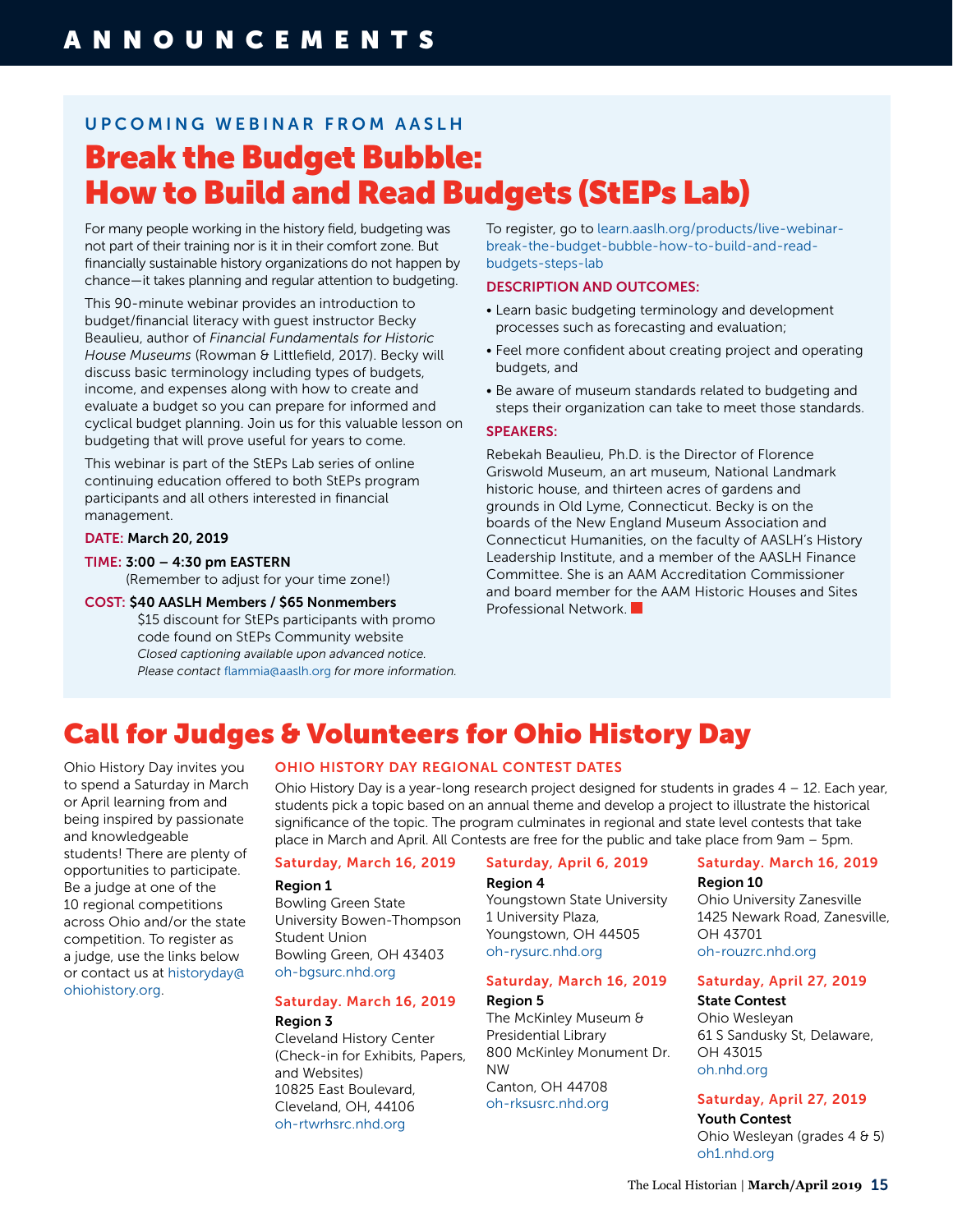# Register today for the 2019 OMA Annual Conference!

# April 14-15, 2019 - Hilton Akron-Fairlawn

For many, museums serve as community anchors – as gathering spaces and vibrant neighborhood cornerstones. In those communities, museums are places to learn, to reflect and to share ideas.

But how can all museums ensure they are best serving their community's needs? How can we empower our guests to feel ownership of the museum as their space - a place that reflects not only their story, but the greater story of humanity and our ever-changing world? How can museums continue to grow as the best stewards of our shared cultural heritage?

Join us in Akron, April 14-15 as we explore these topics and more at the 2019 Ohio Museums Association's Annual Conference: *Sharing Culture – Enriching Communities.*

Click here to register for the OMA 2019 Annual Conference.

OMA 2019 is packed full of great opportunities, professional development, engaging speakers, tours, awards, networking and more! Attendees at OMA 2019 will enjoy the great conference staples you've come to expect from the Ohio Museums Association, including:

- BACK FOR 2019! Pre-Conference Tours - There's more to explore at OMA 2019! Join OMA a day early, Saturday, April 13 as we visit four amazing Akron museums - the University of Akron Emily Davis Gallery, the Drs. Nicholas and Dorothy Cummings Center for the History of Psychology, the Summit County Historical Society and the Akron Zoo!
- The 2019 Keynote Address by Sean Kelley, Senior Vice President and Director of Interpretation at the Eastern State Penitentiary Historic Site. 2019 Keynote Address is presented by: Ohio Humanities
- Our Sunday progressive museum tour-Enjoy an evening of exploring two iconic Akron museums!
- The Annual Awards dinner at the beautiful Stan Hywet Hall and Gardens
- BACK FOR 2019! OMA is proud to once again offer Student Scholarships to attend the 2019 Annual Conference! Scholarship includes a full, Sunday and Monday registration.
- NEW FOR 2019! Join keynote speaker, Sean Kelley, for a morning leadership workshop, Monday, April 15
- The OMA raffle that boasts a wide variety of goodies you won't be able to resist
- A perennial favorite The Ohio EMP Gathering! Join the leadership of all five Ohio EMP Chapters welcomes EMPs from across the state, as well as museum pros looking to learn more about these groups. Enjoy networking and cocktails at this all-Ohio EMP event!



- BACK FOR 2019! Two Pre-Conference Workshop! - OMA has partnered with two great Northeastern Ohio organizations to present two Sunday workshops: "Art Conservation: What you need, and what you need to know," with ICA-Art Conservation; and "Arts and Culture at the Community Development Table," with ArtsNow!
- The OMA Exhibit Hall featuring regional museum service providers
- Networking with museum professionals from across the state
- Sixteen professional development sessions and morning roundtable session ranging in topics from across the museum discipline

See the full line-up of conference programming on the Program page.

Visit the Registration page for complete details and to register for OMA 2019!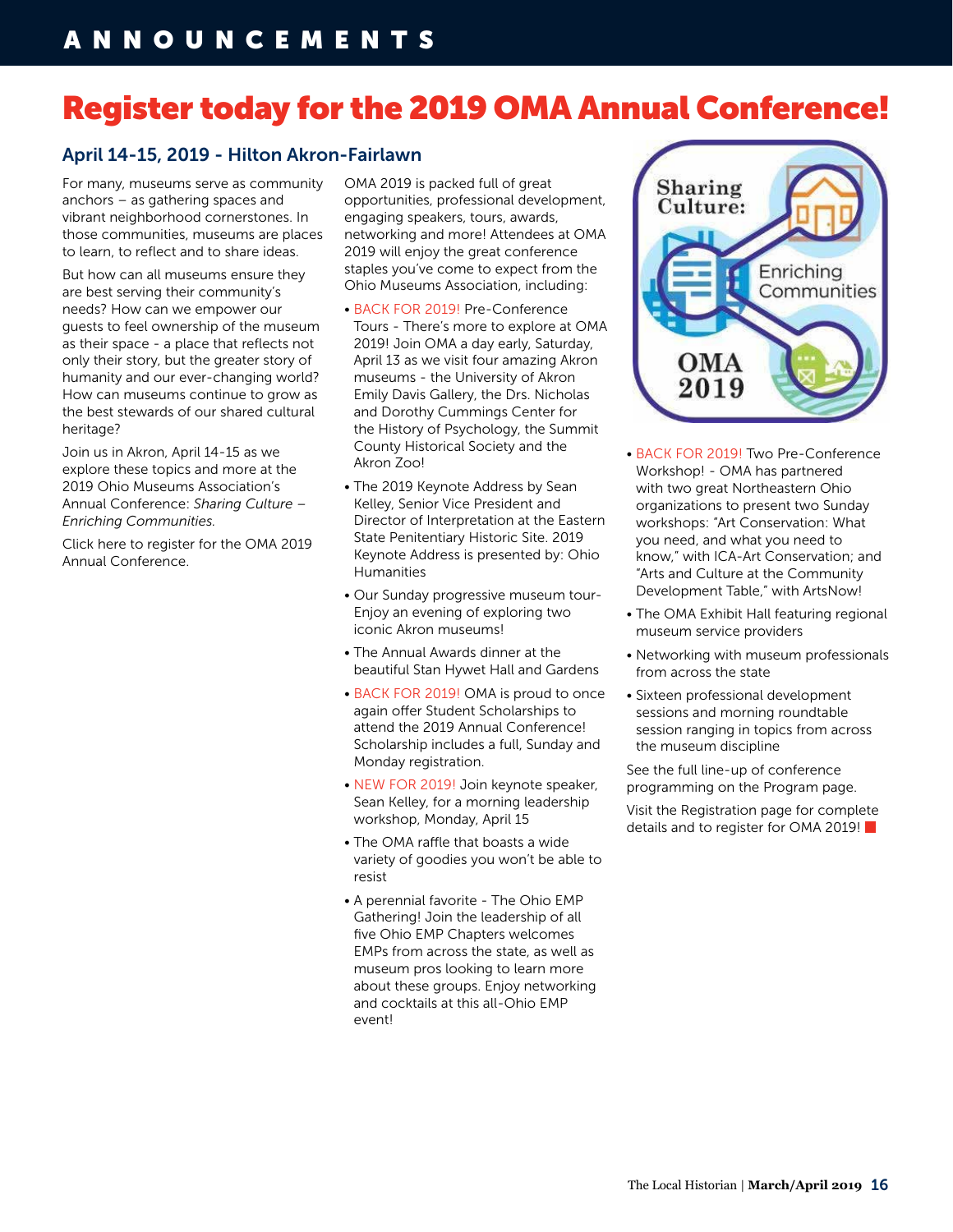# Furniture Deaccession

The Ohio History Connection (OHC) is conducting a thorough inventory and review of furniture in its permanent collections. Objects that do not meet criteria set forth in the OHC Collecting Plan are being deaccessioned. In an effort to keep objects in the public trust, and support the missions of local history organizations, we are offering deaccessioned furniture pieces on a first come, first served basis to institutional members of the Ohio Local History Alliance.

There is a two-month time limit to make a claim on an object from the time the batch is listed online. A representative from your organization will be responsible for making arrangements to pick up any object(s) in Columbus.

Descriptions and photos of each piece are posted on the Alliance website at [www.ohiolha.org/ohio-history](http://www.ohiolha.org/ohio-history-connection-deaccessions)[connection-deaccessions.](http://www.ohiolha.org/ohio-history-connection-deaccessions) The deadline to claim furniture from this batch is April 15, 2019. If your organization is interested in any of the items, please contact Alex Betts at the Ohio History Connection.

New batches of deaccessions will be announced in the *Local Historian*. If you have questions, please contact:

> Alex Betts [abetts@ohiohistory.org](mailto:abetts@ohiohistory.org)

Cliff Eckle [ceckle@ohiohistory.org](mailto:ceckle@ohiohistory.org) 614-298-2053

# CALENDAR

#### MARCH 9:

Region 7 & 9 Regional Meeting. For more information, see page 13.

Region 6 & 8 History Day contest. For more information, see page 14.

#### MARCH 13:

Women in Museums webinar. For more information, see page 11.

#### MARCH 16:

Region 6 & 8 Regional Meeting. For more information, see page 13.

Region 1, 3, 5 & 10 History Day contest. For more information, see page 14.

#### MARCH 20:

Break the Budget Bubble webinar. For more information, see page 14.

#### MARCH 23:

Region 3 & 10 Regional Meeting. For more information, see page 13.

#### MARCH 27:

Interpreting Women at Historic Sites webinar. For more information, see page 11.

#### APRIL 6:

Region 1 & 5 Regional Meeting. For more information, see page 13.

Region 4 History Day contest. For more information, see page 14.

#### APRIL 10:

Best Practices for Board Service: Historic House Museums Part 1 webinar. For more information, see page 11.

#### APRIL 13:

Region 2 & 4 Regional Meeting. For more information, see page 13.

Genealogical DNA Testing for Beginners workshop. For more information, see page 12.

#### APRIL 14-15:

Ohio Museums Association Conference. For more information, see page x.

#### APRIL 15:

Taxes Due! Support the Ohio History Fund. For more information, see [www.ohiohistory.org/historyfund](http://www.ohiohistory.org/historyfund) 

Last Pickup Date for OHC Furniture Deaccessions. For more information, see page 16.

#### APRIL 24:

Best Practices for Board Service: Historic House Museums Part 2 webinar. For more information, see page 11.

#### APRIL 27:

State History Day contest. For more information, see page 14.

#### MAY 11:

Learning More about Your Family Photographs workshop. For more information, see page 12.

#### MAY 17:

Society of Ohio Archivists Annual Meeting. For more information, see [www.ohioarchivists.org](http://www.ohioarchivists.org) 

#### JULY 1:

Chapter proposals dues, *Where East Meets (Mid)West: Exploring a Regional Divide*. For more information, see page 12.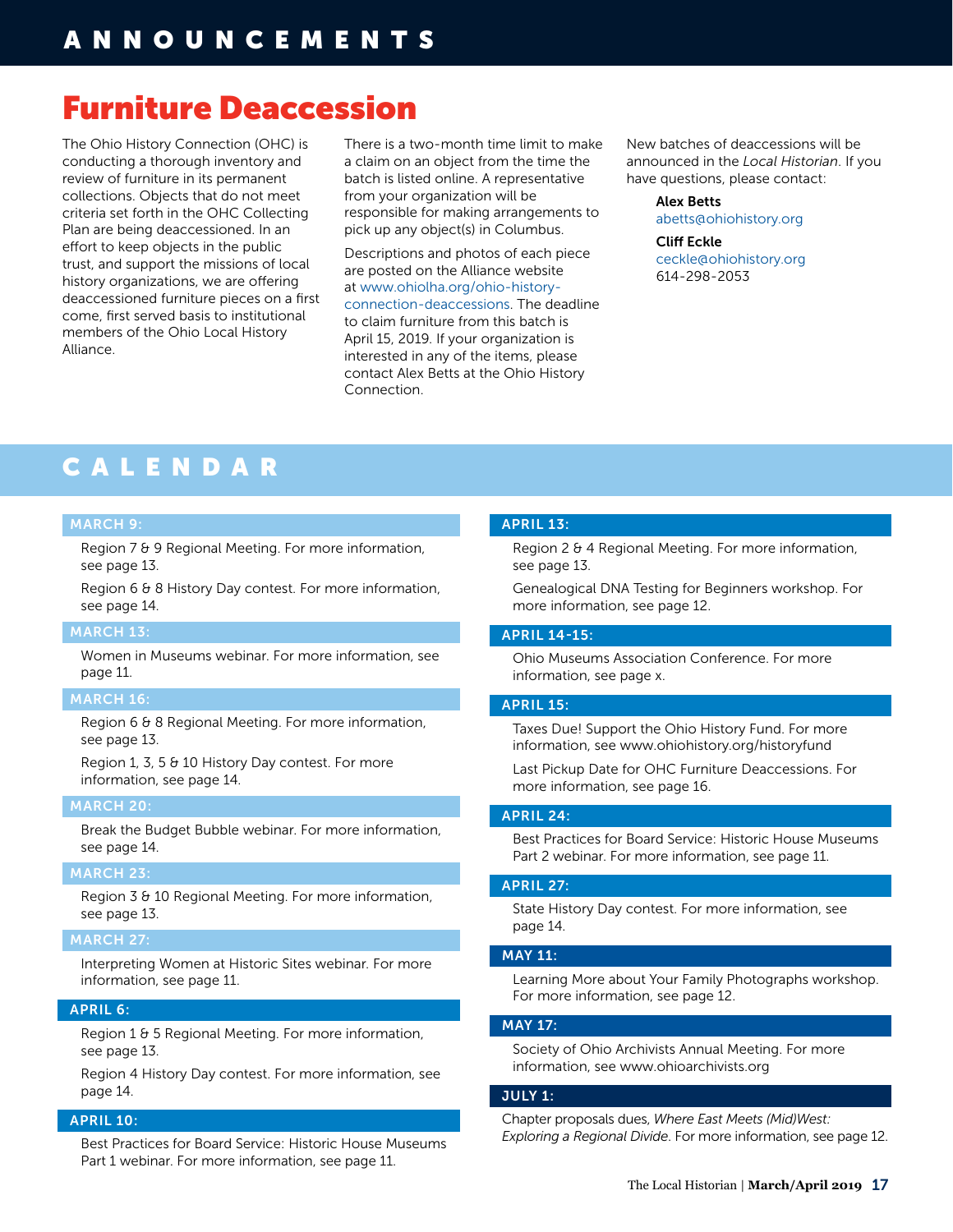# Region 1

Allen, Defiance, Fulton, Hancock, Hardin, Henry, Lucas, Putnam, Van Wert, Williams, and Wood Counties

# Region 2

Ashland, Crawford, Erie, Huron, Marion, Morrow, Ottawa, Richland, Sandusky, Seneca, and Wyandot Counties

# Region 3

Cuyahoga, Lake, Lorain, Medina, and Summit Counties

The **Lorain Historical Society** has hired two additional staff members: Jillien Zudell, Program Manager, and Nicole Krejci LeGalley, Advancement and Philanthropy Department. They will will work in program planning and revenuegenerating respectively. Barb Piscopo, Executive Director, said hiring additional staff will help promote the organization's mission and help divvy up work load.

# Region 4

Ashtabula, Geauga, Mahoning, Portage, and Trumbull Counties

#### In 100 words or less, do you have outstanding news to share about your organization?

Please email it to your regional representative for the next issue of *The Local Historian*.

Contact information for the representatives in your region is on page 2 of this issue. Of course, you are welcome to forward your news directly to the editor of *The Local Historian* at *[bhedler@ohiohistory.](mailto:bhedler%40ohiohistory.org?subject=) [org](mailto:bhedler%40ohiohistory.org?subject=)*. Rather than serving as a calendar of events, items for "News from the Regions" are chosen to inspire, connect, and educate the Alliance's members all over Ohio and celebrate notable and imitationworthy accomplishments of Alliance members.

# Region 5

Carroll, Columbiana, Harrison, Holmes, Jefferson, Stark, Tuscarawas, and Wayne Counties

The **Tuscarawas County Historical Society** has recently installed a display of Tuscarawas County History at the Ohio Statehouse at 1 Capitol Square in Columbus. The exhibit is in the Thomas Worthington Education Center on the ground floor of the Statehouse and will be there until the end of June. The Tuscarawas County Historical Society reached out to other historical organizations in the county in order to create the display. The Historical Society's collection of photos and documents on local history were used along with artifacts provided by the **Dennison Railroad Depot Museum, Famous Endings Museum, the J. E. Reeves Home, Historic Schoenbrunn Village, Trumpet in the Land,** the **Uhrichsville Museum of Clay Industry and Folk Art**, and **Historic Zoar Village**. A DVD of local attractions made by the Tuscarawas County Convention and Visitors Bureau will play on a video screen in the display room to provide further information about the heritage of our area.

In order to commemorate Veteran's Day and the 100th anniversary of the armistice ending World War I, the **Tuscarawas County Historical Society**'s Archives Curator Kim Jurkovic conducted a cemetery tour at New Philadelphia's East Avenue Cemetery.

# Region 6

Delaware, Fairfield, Fayette, Franklin, Knox, Licking, Madison, Perry, Pickaway, and Union Counties

Mount Vernon's **Knox County Historical Society Museum** has received a \$2000 grant from the Knox Co. Community Foundation for the acquisition of books published by local authors over the past 200 years. Museum Director, James K. Gibson, is continuing the work of the late scholar and bookseller, Dr. Keith Clinker, who identified more than 100 Knox Co.

published writers, many of whom were once nationally recognized but are little known today. To date the Museum has acquired one or more titles by more than 80 of these authors, some of which are detailed under "Local History" on the KCHS website, *[www.knoxhistory.org](http://www.knoxhistory.org)*.

# Region 7

Auglaize, Champaign, Clark, Darke, Greene, Logan, Mercer, Miami, Montgomery, Preble, and Shelby Counties

### The **Shelby County Historical**

**Society** surprised Sidney's Mayor, Michael Barhorst, with the 2018 Historian of the Year Award. Mr. Barhorst has worked tirelessly to help preserve Shelby County's history as well as education the community through his thorough research and many articles for the Sidney Daily News as well as through his past position of principal and history teacher at Lehman High School. His efforts were also instrumental in helping coordinate the Civil War Living History Weekend (an OLHA Award-winning program). Editor's note: Mayor Barhorst will also be welcoming attendees to the Region 7 meeting on March 9th as another contribution to local history!

# Region 8

Adams, Brown, Butler, Clermont, Clinton, Hamilton, Highland, and Warren Counties

In January, the **Butler County Historical Society** earned six bronze StEPs certificates from the American Association of State and Local History. The certificates earned were for MVG, Audience, Interpretation, Stewardship of Collections, Stewardship of Historic Structures and Landscapes, and Management.

# Region 9

Athens, Gallia, Hocking, Jackson, Lawrence, Meigs, Pike, Ross, Scioto, and Vinton Counties

# Region 10

Belmont, Coshocton, Guernsey, Monroe, Morgan, Muskingum, Noble, and Washington Counties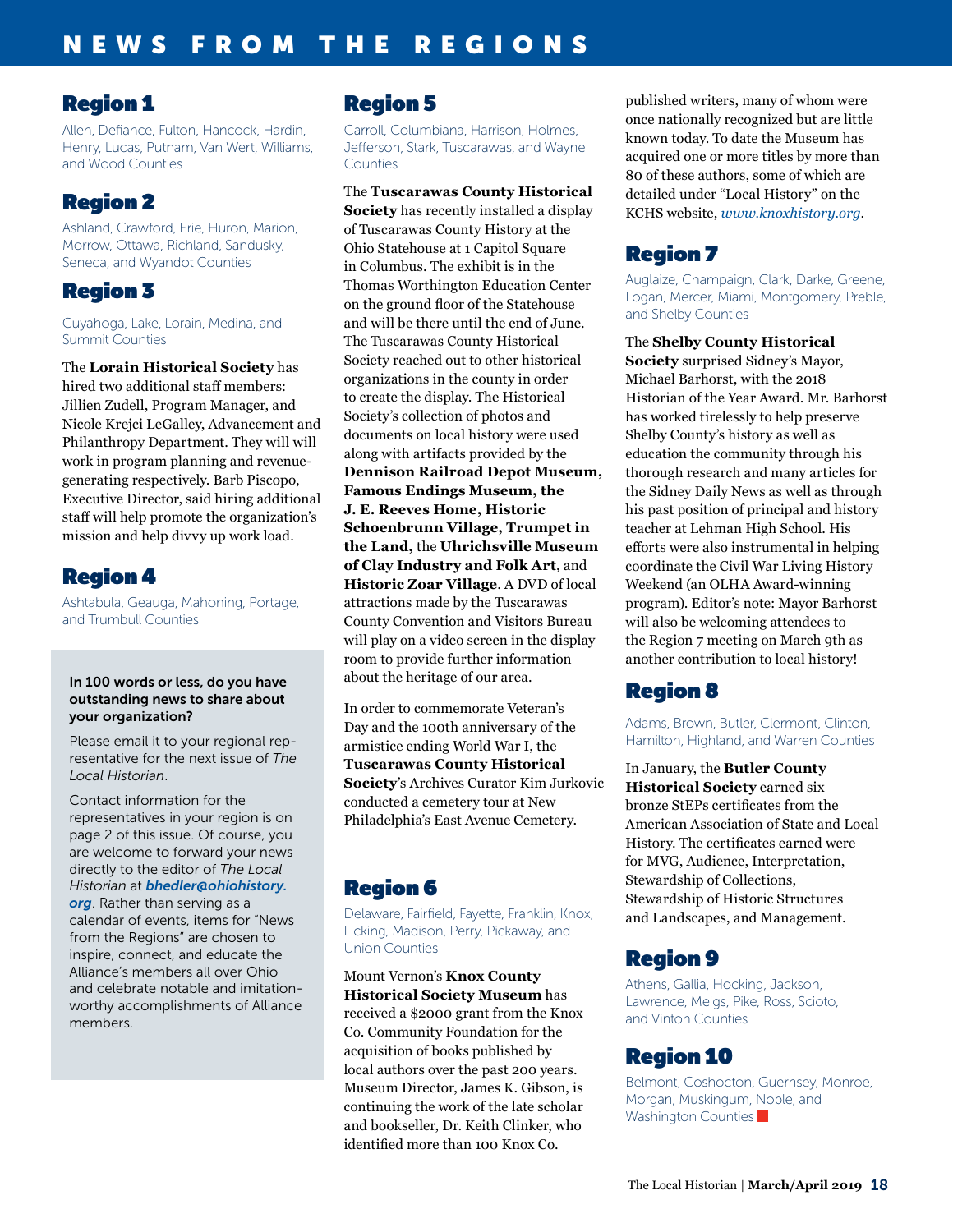# MEMBERS

Joined or renewed between December 28, 2018 and February 20, 2019

#### Welcome New Members

#### **ORGANIZATIONS**

*Ursuline College, Graduate Studies Program, Pepper Pike*

# Thank You Renewing Members

| <b>INDIVIDUALS</b>                                    |                                                                                                                                                                         |                                                                                                            |  |
|-------------------------------------------------------|-------------------------------------------------------------------------------------------------------------------------------------------------------------------------|------------------------------------------------------------------------------------------------------------|--|
| Karen Dinsmore, Maineville                            | Rosalie Frazier, Columbus                                                                                                                                               | Patricia A. Scarmuzzi, Niles                                                                               |  |
| Carl T. Engel, Painesville                            | Marsha Friend, Columbus                                                                                                                                                 |                                                                                                            |  |
| ORGANIZATIONS                                         |                                                                                                                                                                         |                                                                                                            |  |
| Allen County Historical Society, Lima                 | Harmony Hill Association, Inc, Williamsburg                                                                                                                             | Museum at the Friends Home, Waynesville                                                                    |  |
| Anti-Saloon League Museum, Westerville                | Harrison County Historical Society, Cadiz                                                                                                                               | Museum of Postal History, Delphos                                                                          |  |
| Auglaize County Historical Society,<br>Wapakoneta     | Harveysburg Community Historical Society,<br>Harveysburg                                                                                                                | Noble County Historical Society, Caldwell<br>North Canton Heritage Society, North Canton                   |  |
| <b>Belmont County Historical Society, Barnesville</b> | Heritage Avon Lake, Avon Lake                                                                                                                                           | Oxford Museum Association, Oxford                                                                          |  |
| Central Insurance Fire Museum, Van Wert               | Heritage Sylvania, Sylvania                                                                                                                                             | Perrysburg Area Historic Museum, Inc.,                                                                     |  |
| Cleveland Heights Historical Society,                 | Hinckley Historical Society Inc, Hinckley                                                                                                                               | Perrysburg                                                                                                 |  |
| <b>Cleveland Heights</b>                              | Historic Perrysburg Inc, Perrysburg                                                                                                                                     | Richfield Historical Society, Richfield                                                                    |  |
| Dayton Police History Foundation, Inc.,<br>Dayton     | James Preston Poindexter Foundation,                                                                                                                                    | Roseville Historical Society, Roseville                                                                    |  |
| Fairport Harbor Historical Society, Fairport          | Columbus                                                                                                                                                                | Stan Hywet Hall & Gardens Inc, Akron                                                                       |  |
| Harbor                                                | The John P Parker Historical Society, Ripley                                                                                                                            | Thomas A Edison Birthplace Association, Milan                                                              |  |
| <b>Fallen Timbers Battlefield Preservation</b>        | John Paulding Historical Society Inc, Paulding                                                                                                                          | Tippecanoe Historical Society, Tipp City                                                                   |  |
| Commission, Maumee                                    | Lake County Historical Society, Painesville                                                                                                                             | Ursuline College, Historic Preservation                                                                    |  |
| Franklin County Genealogical & Historical             | Lakeside Heritage Society Inc, Lakeside                                                                                                                                 | Program, Pepper Pike                                                                                       |  |
| Society, Columbus                                     | Licking County Library, Newark                                                                                                                                          | Westwood Historical Society, Cincinnati                                                                    |  |
| Friends of White Water Shaker Village,<br>Cincinnati  | Louisville-Nimishillen Historical Society,<br>Louisville                                                                                                                | Williams County Historical Society, Montpelier<br>Willoughby Hills Historical Society, Willoughby<br>Hills |  |
| German Village Society, Columbus                      | Loveland Museum Center, Loveland                                                                                                                                        |                                                                                                            |  |
| Grand Rapids Historical Society, Grand Rapids         | Lynchburg Historical Society, Lynchburg                                                                                                                                 | Windsor Historical Society, Windsor                                                                        |  |
| Granger Historical Society, Medina                    | Magnolia Area Historical Society, Magnolia                                                                                                                              | Wood County Historical Center & Museum,                                                                    |  |
| Guernsey County Historical Society,<br>Cambridge      | Metamora Area Historical Society, Metamora<br>$M_{\text{tot}}$ and $M_{\text{tot}}$ and $M_{\text{tot}}$ and $M_{\text{tot}}$ and $M_{\text{tot}}$ and $M_{\text{tot}}$ | <b>Bowling Green</b><br>Zoar Community Association, Zoar                                                   |  |

*Minerva Area Historical Society, Minerva*

*Zoar Community Association, Zoar*